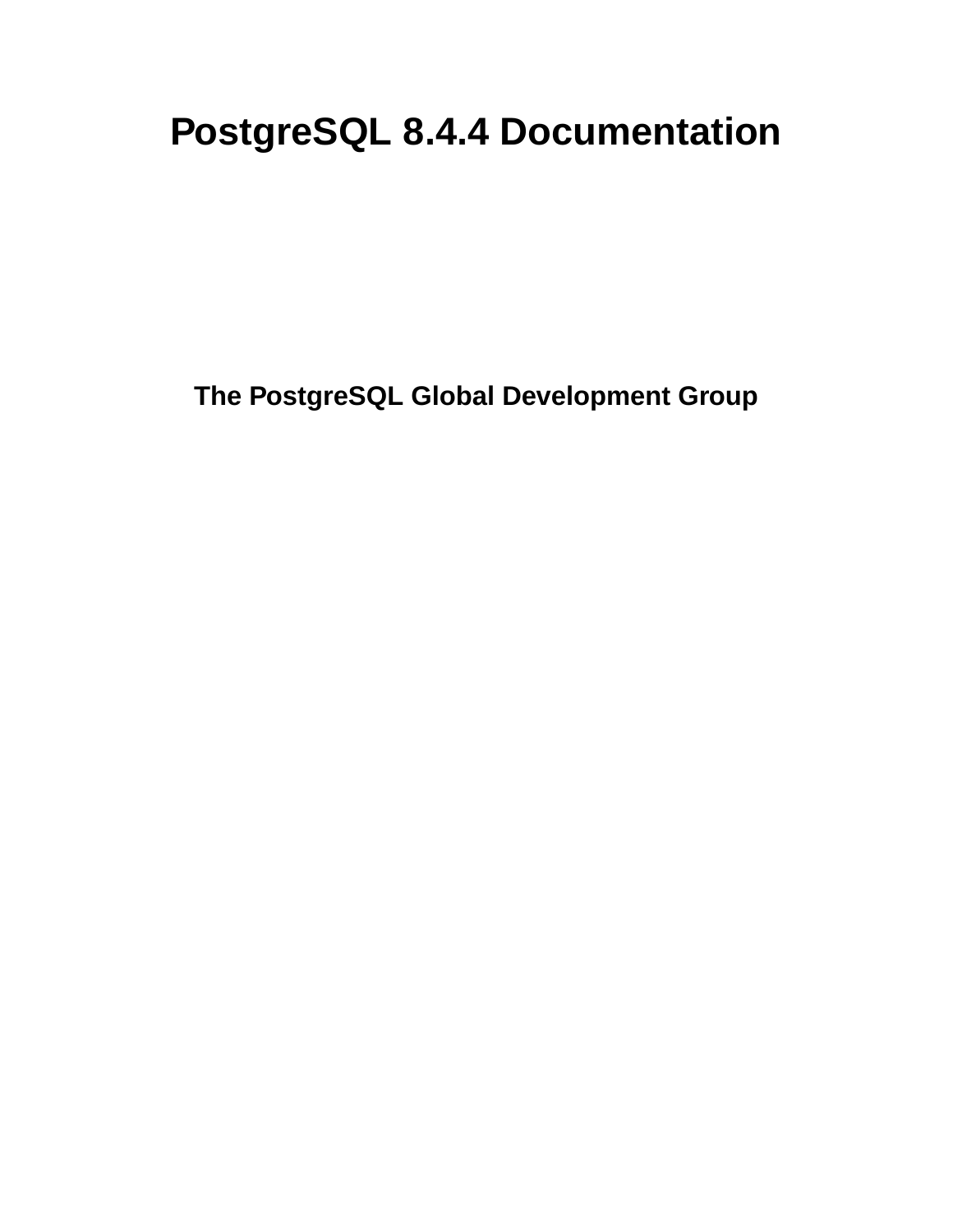### **PostgreSQL 8.4.4 Documentation**

The PostgreSQL Global Development Group Copyright © 1996-2009 The PostgreSQL Global Development Group

### **Legal Notice**

PostgreSQL™ is Copyright © 1996-2009 by the PostgreSQL Global Development Group and is distributed under the terms of the license of the University of California below.

Postgres95™ is Copyright © 1994-5 by the Regents of the University of California.

Permission to use, copy, modify, and distribute this software and its documentation for any purpose, without fee, and without a written agreement is hereby granted, provided that the above copyright notice and this paragraph and the following two paragraphs appear in all copies.

IN NO EVENT SHALL THE UNIVERSITY OF CALIFORNIA BE LIABLE TO ANY PARTY FOR DIRECT, INDIRECT, SPECIAL, INCID-ENTAL, OR CONSEQUENTIAL DAMAGES, INCLUDING LOST PROFITS, ARISING OUT OF THE USE OF THIS SOFTWARE AND ITS DOCUMENTATION, EVEN IF THE UNIVERSITY OF CALIFORNIA HAS BEEN ADVISED OF THE POSSIBILITY OF SUCH DAMAGE.

THE UNIVERSITY OF CALIFORNIA SPECIFICALLY DISCLAIMS ANY WARRANTIES, INCLUDING, BUT NOT LIMITED TO, THE IMPLIED WARRANTIES OF MERCHANTABILITY AND FITNESS FOR A PARTICULAR PURPOSE. THE SOFTWARE PROVIDED HEREUNDER IS ON AN "AS-IS" BASIS, AND THE UNIVERSITY OF CALIFORNIA HAS NO OBLIGATIONS TO PROVIDE MAINTENANCE, SUPPORT, UPDATES, ENHANCEMENTS, OR MODIFICATIONS.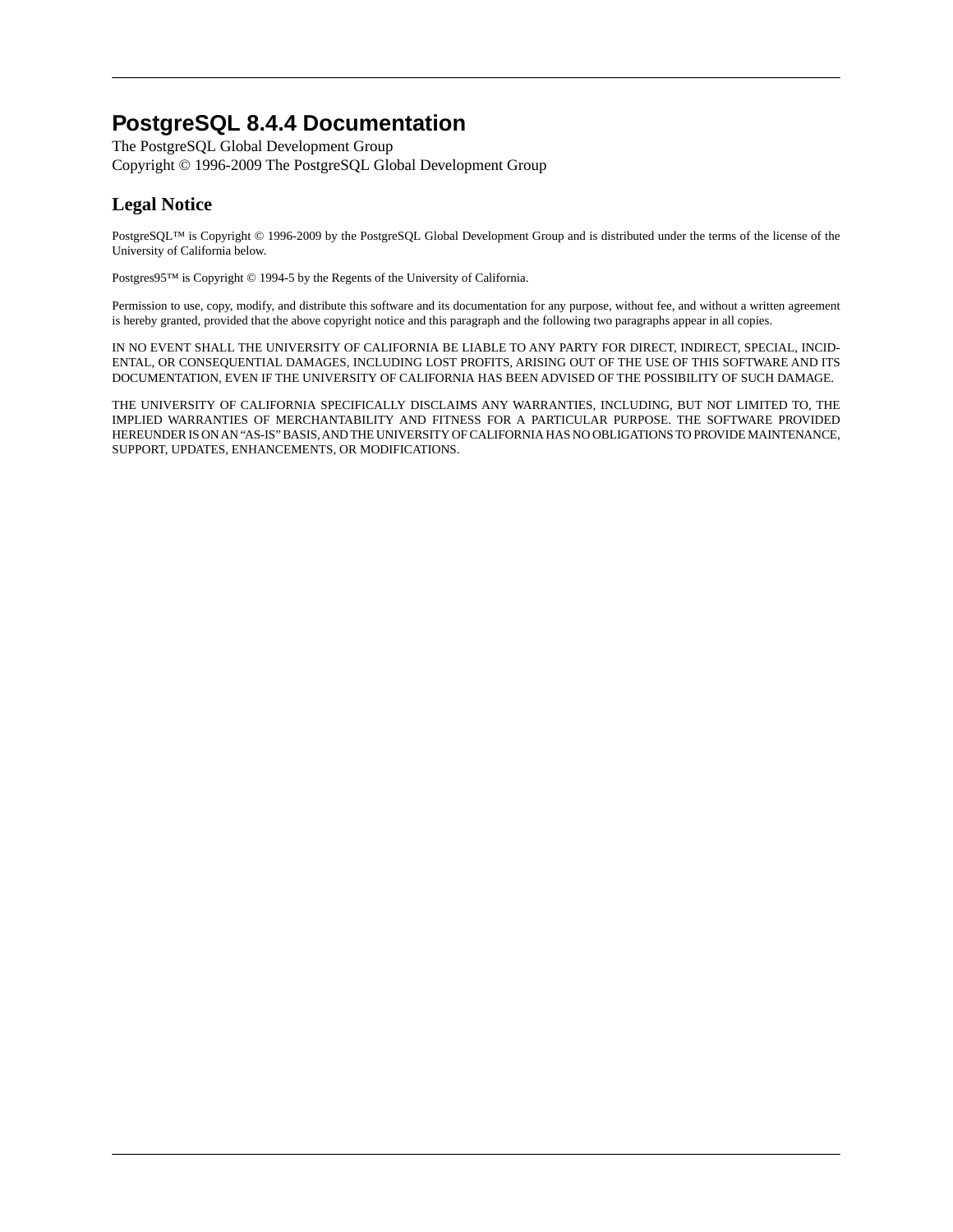## **Table of Contents**

| 20 |
|----|
| 23 |
|    |
|    |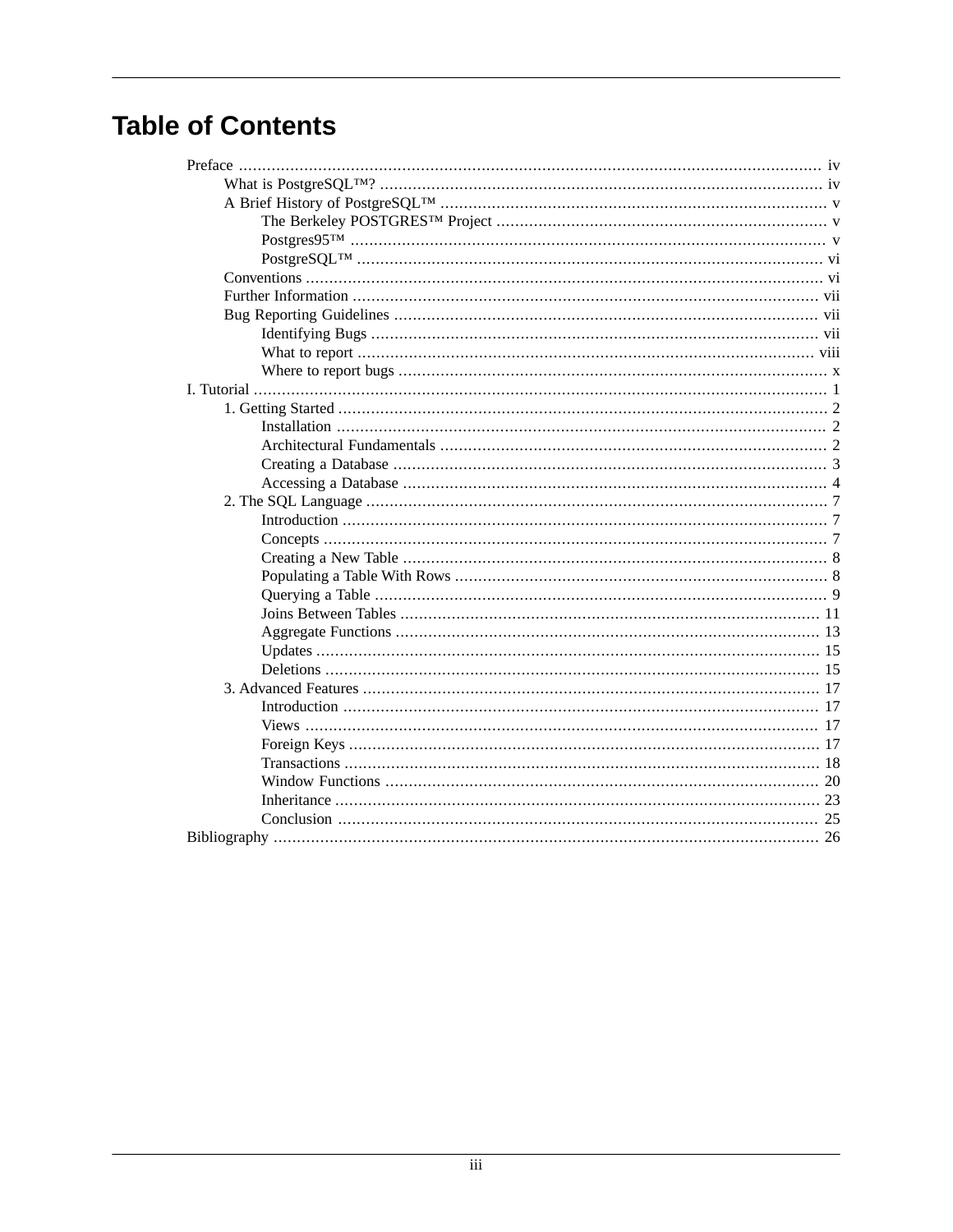# <span id="page-3-0"></span>**Preface**

This book is the official documentation of PostgreSQL™. It has been written by the PostgreSQL™ developers and other volunteers in parallel to the development of the PostgreSQL™ software. It describes all the functionality that the current version of PostgreSQL™ officially supports.

To make the large amount of information about PostgreSQL™ manageable, this book has been organized in several parts. Each part is targeted at a different class of users, or at users in different stages of their PostgreSQL™ experience:

- [Part I, "Tutorial"](#page-10-0) is an informal introduction for new users.
- ??? documents the SQL query language environment, including data types and functions, as well as user-level performance tuning. Every PostgreSQL™ user should read this.
- ??? describes the installation and administration of the server. Everyone who runs a PostgreSQL™ server, be it for private use or for others, should read this part.
- ??? describes the programming interfaces for PostgreSQL<sup>TM</sup> client programs.
- ??? contains information for advanced users about the extensibility capabilities of the server. Topics include user-defined data types and functions.
- <span id="page-3-1"></span>• ??? contains reference information about SQL commands, client and server programs. This part supports the other parts with structured information sorted by command or program.
- ??? contains assorted information that might be of use to PostgreSQL™ developers.

## **What is PostgreSQL™?**

PostgreSQL™ is an object-relational database management system (ORDBMS) based on [POSTGRES,](http://s2k-ftp.CS.Berkeley.EDU:8000/postgres/postgres.html) [Version 4.2™ \[http://s2k-ftp.CS.Berkeley.EDU:8000/postgres/postgres.html\]](http://s2k-ftp.CS.Berkeley.EDU:8000/postgres/postgres.html), developed at the University of California at Berkeley Computer Science Department. POSTGRES pioneered many concepts that only became available in some commercial database systems much later.

PostgreSQL™ is an open-source descendant of this original Berkeley code. It supports a large part of the SQL standard and offers many modern features:

- complex queries
- foreign keys
- triggers
- views
- transactional integrity
- multiversion concurrency control

Also, PostgreSQL<sup>™</sup> can be extended by the user in many ways, for example by adding new

- data types
- functions
- operators
- aggregate functions
- index methods
- procedural languages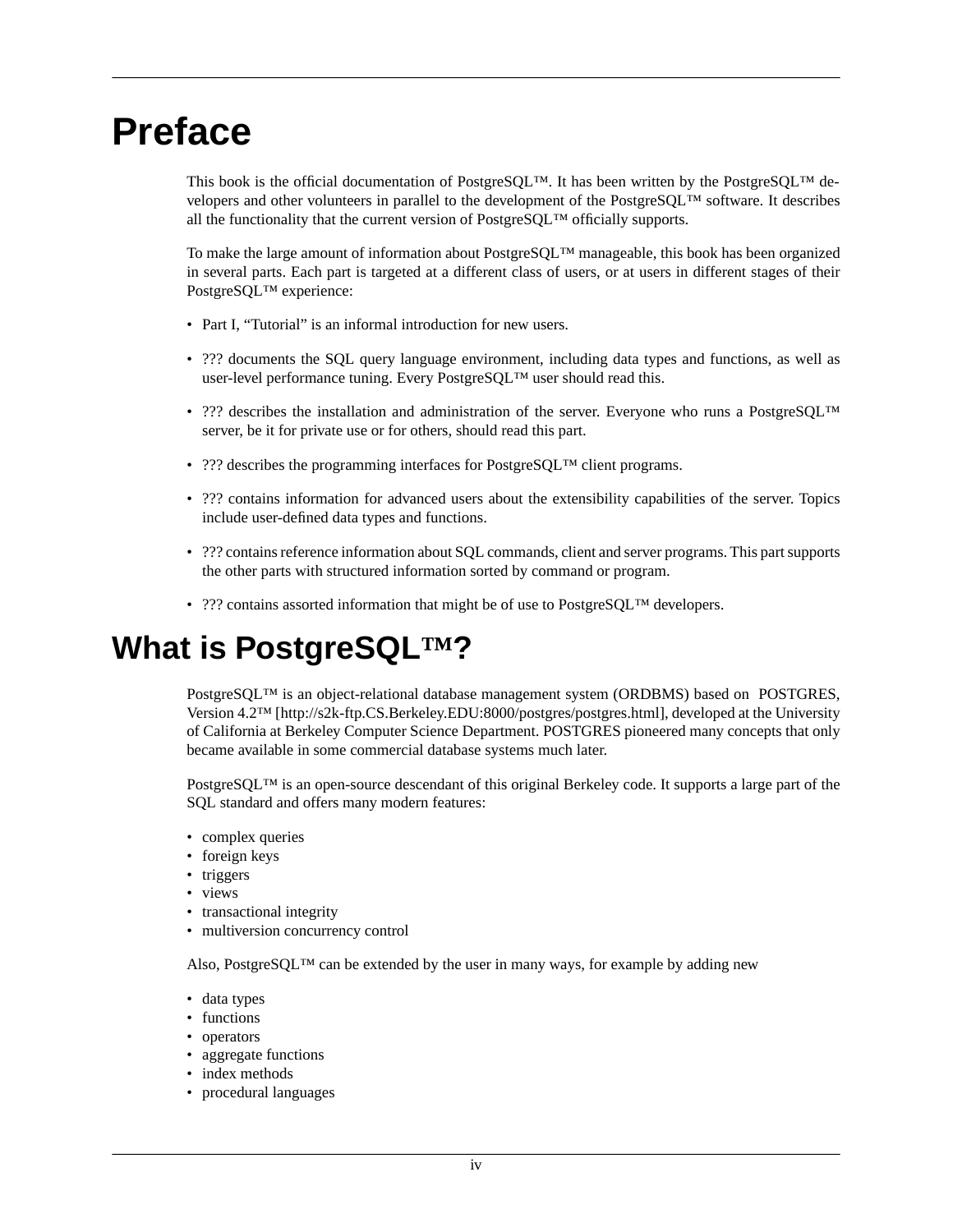<span id="page-4-0"></span>And because of the liberal license, PostgreSQL™ can be used, modified, and distributed by anyone free of charge for any purpose, be it private, commercial, or academic.

## **A Brief History of PostgreSQL™**

<span id="page-4-1"></span>The object-relational database management system now known as PostgreSQL™ is derived from the POSTGRES™ package written at the University of California at Berkeley. With over two decades of development behind it, PostgreSQL™ is now the most advanced open-source database available anywhere.

## **The Berkeley POSTGRES™ Project**

The POSTGRES™ project, led by Professor Michael Stonebraker, was sponsored by the Defense Advanced Research Projects Agency (DARPA), the Army Research Office (ARO), the National Science Foundation (NSF), and ESL, Inc. The implementation of POSTGRES™ began in 1986. The initial concepts for the system were presented in [\[STON86\]](#page-36-0), and the definition of the initial data model appeared in [\[ROWE87\].](#page-36-1) The design of the rule system at that time was described in [\[STON87a\].](#page-36-2) The rationale and architecture of the storage manager were detailed in [\[STON87b\].](#page-36-3)

POSTGRES™ has undergone several major releases since then. The first "demoware" system became operational in 1987 and was shown at the 1988 ACM-SIGMOD Conference. Version 1, described in [\[STON90a\]](#page-36-4), was released to a few external users in June 1989. In response to a critique of the first rule system [\(\[STON89\]\)](#page-36-5), the rule system was redesigned ([\[STON90b\]\)](#page-36-6), and Version 2 was released in June 1990 with the new rule system. Version 3 appeared in 1991 and added support for multiple storage managers, an improved query executor, and a rewritten rule system. For the most part, subsequent releases until Postgres95™ (see below) focused on portability and reliability.

POSTGRES™ has been used to implement many different research and production applications. These include: a financial data analysis system, a jet engine performance monitoring package, an asteroid tracking database, a medical information database, and several geographic information systems. POSTGRES™ has also been used as an educational tool at several universities. Finally, Illustra Information Technologies (later merged into [Informix™](http://www.informix.com/) [\[http://www.informix.com/\]](http://www.informix.com/), which is now owned by [IBM](http://www.ibm.com/) [[http://](http://www.ibm.com/) [www.ibm.com/\]](http://www.ibm.com/)) picked up the code and commercialized it. In late 1992, POSTGRES™ became the primary data manager for the [Sequoia 2000 scientific computing project](http://meteora.ucsd.edu/s2k/s2k_home.html) [[http://meteora.ucsd.edu/s2k/](http://meteora.ucsd.edu/s2k/s2k_home.html) [s2k\\_home.html\]](http://meteora.ucsd.edu/s2k/s2k_home.html).

<span id="page-4-2"></span>The size of the external user community nearly doubled during 1993. It became increasingly obvious that maintenance of the prototype code and support was taking up large amounts of time that should have been devoted to database research. In an effort to reduce this support burden, the Berkeley POSTGRES™ project officially ended with Version 4.2.

## **Postgres95™**

In 1994, Andrew Yu and Jolly Chen added an SQL language interpreter to POSTGRES™. Under a new name, Postgres95™ was subsequently released to the web to find its own way in the world as an opensource descendant of the original POSTGRES™ Berkeley code.

Postgres95™ code was completely ANSI C and trimmed in size by 25%. Many internal changes improved performance and maintainability. Postgres95™ release 1.0.x ran about 30-50% faster on the Wisconsin Benchmark compared to POSTGRES™, Version 4.2. Apart from bug fixes, the following were the major enhancements:

• The query language PostQUEL was replaced with SQL (implemented in the server). Subqueries were not supported until PostgreSQL™ (see below), but they could be imitated in Postgres95™ with user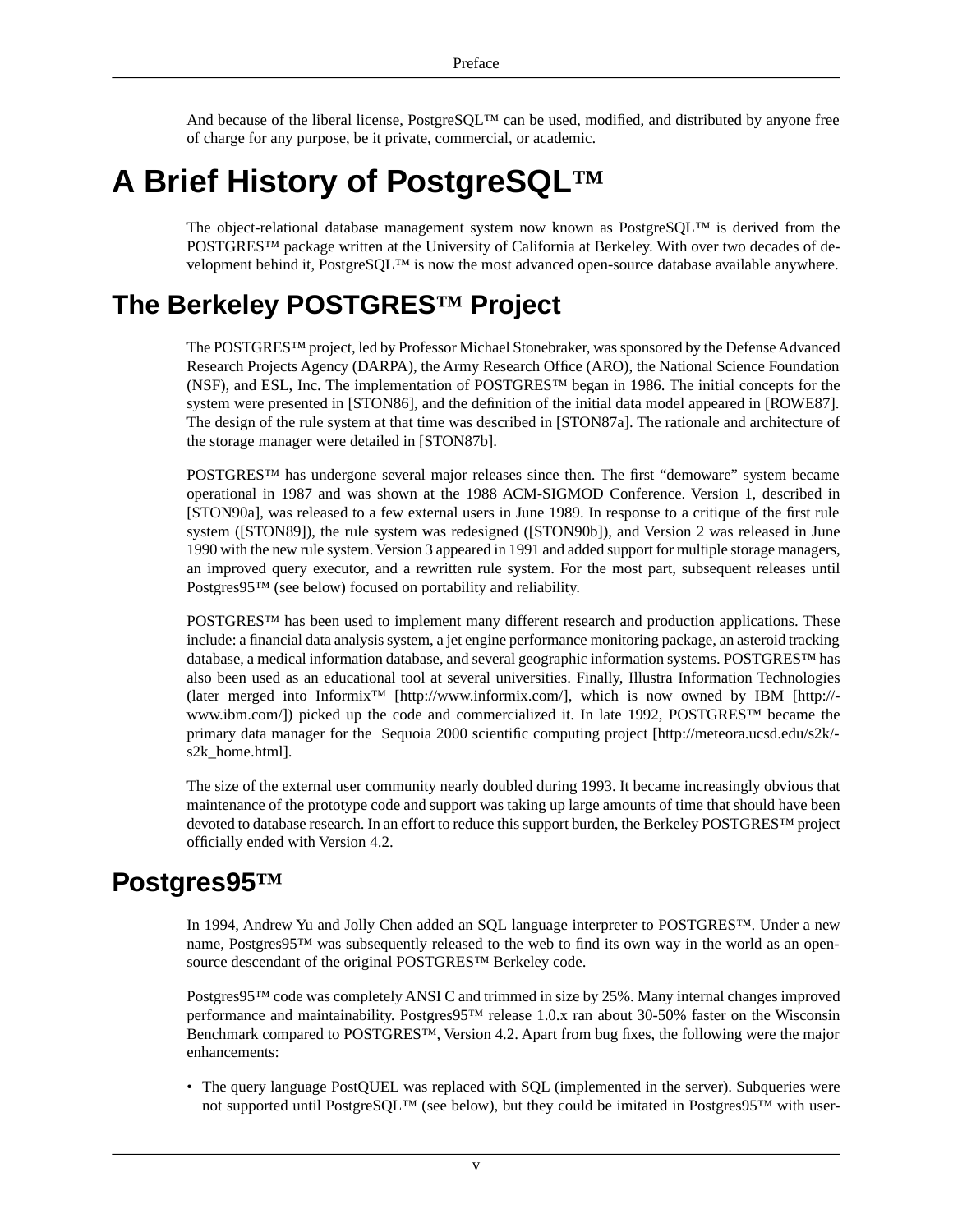defined SQL functions. Aggregate functions were re-implemented. Support for the GROUP BY query clause was also added.

- A new program (psql) was provided for interactive SQL queries, which used GNU Readline. This largely superseded the old monitor program.
- A new front-end library, libpgtcl, supported Tcl-based clients. A sample shell, **pgtclsh**, provided new Tcl commands to interface Tcl programs with the Postgres95™ server.
- The large-object interface was overhauled. The inversion large objects were the only mechanism for storing large objects. (The inversion file system was removed.)
- The instance-level rule system was removed. Rules were still available as rewrite rules.
- A short tutorial introducing regular SQL features as well as those of Postgres95™ was distributed with the source code
- <span id="page-5-0"></span>• GNU make (instead of BSD make) was used for the build. Also, Postgres95™ could be compiled with an unpatched GCC™ (data alignment of doubles was fixed).

## **PostgreSQL™**

By 1996, it became clear that the name "Postgres95" would not stand the test of time. We chose a new name, PostgreSQL™, to reflect the relationship between the original POSTGRES™ and the more recent versions with SQL capability. At the same time, we set the version numbering to start at 6.0, putting the numbers back into the sequence originally begun by the Berkeley POSTGRES<sup>™</sup> project.

Many people continue to refer to PostgreSQL<sup>™</sup> as "Postgres" (now rarely in all capital letters) because of tradition or because it is easier to pronounce. This usage is widely accepted as a nickname or alias.

<span id="page-5-1"></span>The emphasis during development of Postgres95™ was on identifying and understanding existing problems in the server code. With PostgreSQL™, the emphasis has shifted to augmenting features and capabilities, although work continues in all areas.

Details about what has happened in PostgreSQL™ since then can be found in ???.

## **Conventions**

This book uses the following typographical conventions to mark certain portions of text: new terms, foreign phrases, and other important passages are emphasized in *italics*. Everything that represents input or output of the computer, in particular commands, program code, and screen output, is shown in a monospaced font (example). Within such passages, italics (*example*) indicate placeholders; you must insert an actual value instead of the placeholder. On occasion, parts of program code are emphasized in bold face (**example**), if they have been added or changed since the preceding example.

The following conventions are used in the synopsis of a command: brackets ([ and ]) indicate optional parts. (In the synopsis of a Tcl command, question marks (?) are used instead, as is usual in Tcl.) Braces ({ and }) and vertical lines (|) indicate that you must choose one alternative. Dots (...) mean that the preceding element can be repeated.

Where it enhances the clarity, SQL commands are preceded by the prompt =>, and shell commands are preceded by the prompt \$. Normally, prompts are not shown, though.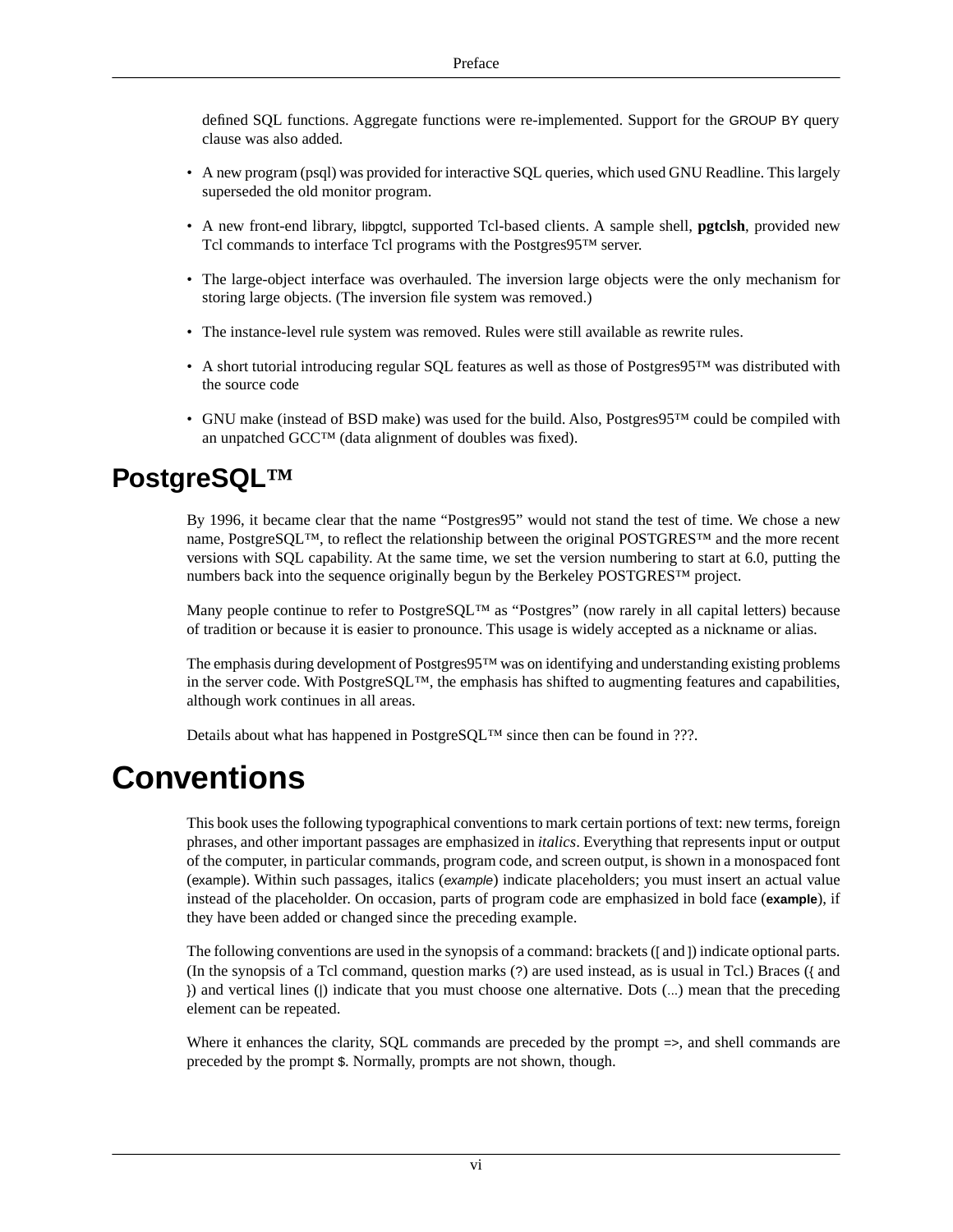<span id="page-6-0"></span>An *administrator* is generally a person who is in charge of installing and running the server. A *user* could be anyone who is using, or wants to use, any part of the PostgreSQL™ system. These terms should not be interpreted too narrowly; this book does not have fixed presumptions about system administration procedures.

## **Further Information**

Besides the documentation, that is, this book, there are other resources about PostgreSQL<sup>TM</sup>:

| Wiki                 | The PostgreSQL <sup>TM</sup> wiki [http://wiki.postgresql.org] contains the project's FAQ<br>[http://wiki.postgresql.org/wiki/Frequently_Asked_Questions] (Frequently Asked<br>Questions) list, TODO [http://wiki.postgresql.org/wiki/Todo] list, and detailed in-<br>formation about many more topics.                                                                                                                                                                                                                |
|----------------------|------------------------------------------------------------------------------------------------------------------------------------------------------------------------------------------------------------------------------------------------------------------------------------------------------------------------------------------------------------------------------------------------------------------------------------------------------------------------------------------------------------------------|
| Web Site             | The PostgreSQL <sup>TM</sup> web site [http://www.postgresql.org] carries details on the latest<br>release and other information to make your work or play with PostgreSQL™ more<br>productive.                                                                                                                                                                                                                                                                                                                        |
| <b>Mailing Lists</b> | The mailing lists are a good place to have your questions answered, to share experi-<br>ences with other users, and to contact the developers. Consult the PostgreSQL <sup>TM</sup><br>web site for details.                                                                                                                                                                                                                                                                                                           |
| Yourself!            | PostgreSQL <sup>TM</sup> is an open-source project. As such, it depends on the user community<br>for ongoing support. As you begin to use PostgreSQL <sup>TM</sup> , you will rely on others for<br>help, either through the documentation or through the mailing lists. Consider contrib-<br>uting your knowledge back. Read the mailing lists and answer questions. If you learn<br>something which is not in the documentation, write it up and contribute it. If you<br>add features to the code, contribute them. |

## <span id="page-6-1"></span>**Bug Reporting Guidelines**

When you find a bug in PostgreSQL<sup>™</sup> we want to hear about it. Your bug reports play an important part in making PostgreSQL™ more reliable because even the utmost care cannot guarantee that every part of PostgreSQL™ will work on every platform under every circumstance.

The following suggestions are intended to assist you in forming bug reports that can be handled in an effective fashion. No one is required to follow them but doing so tends to be to everyone's advantage.

<span id="page-6-2"></span>We cannot promise to fix every bug right away. If the bug is obvious, critical, or affects a lot of users, chances are good that someone will look into it. It could also happen that we tell you to update to a newer version to see if the bug happens there. Or we might decide that the bug cannot be fixed before some major rewrite we might be planning is done. Or perhaps it is simply too hard and there are more important things on the agenda. If you need help immediately, consider obtaining a commercial support contract.

## **Identifying Bugs**

Before you report a bug, please read and re-read the documentation to verify that you can really do whatever it is you are trying. If it is not clear from the documentation whether you can do something or not, please report that too; it is a bug in the documentation. If it turns out that a program does something different from what the documentation says, that is a bug. That might include, but is not limited to, the following circumstances: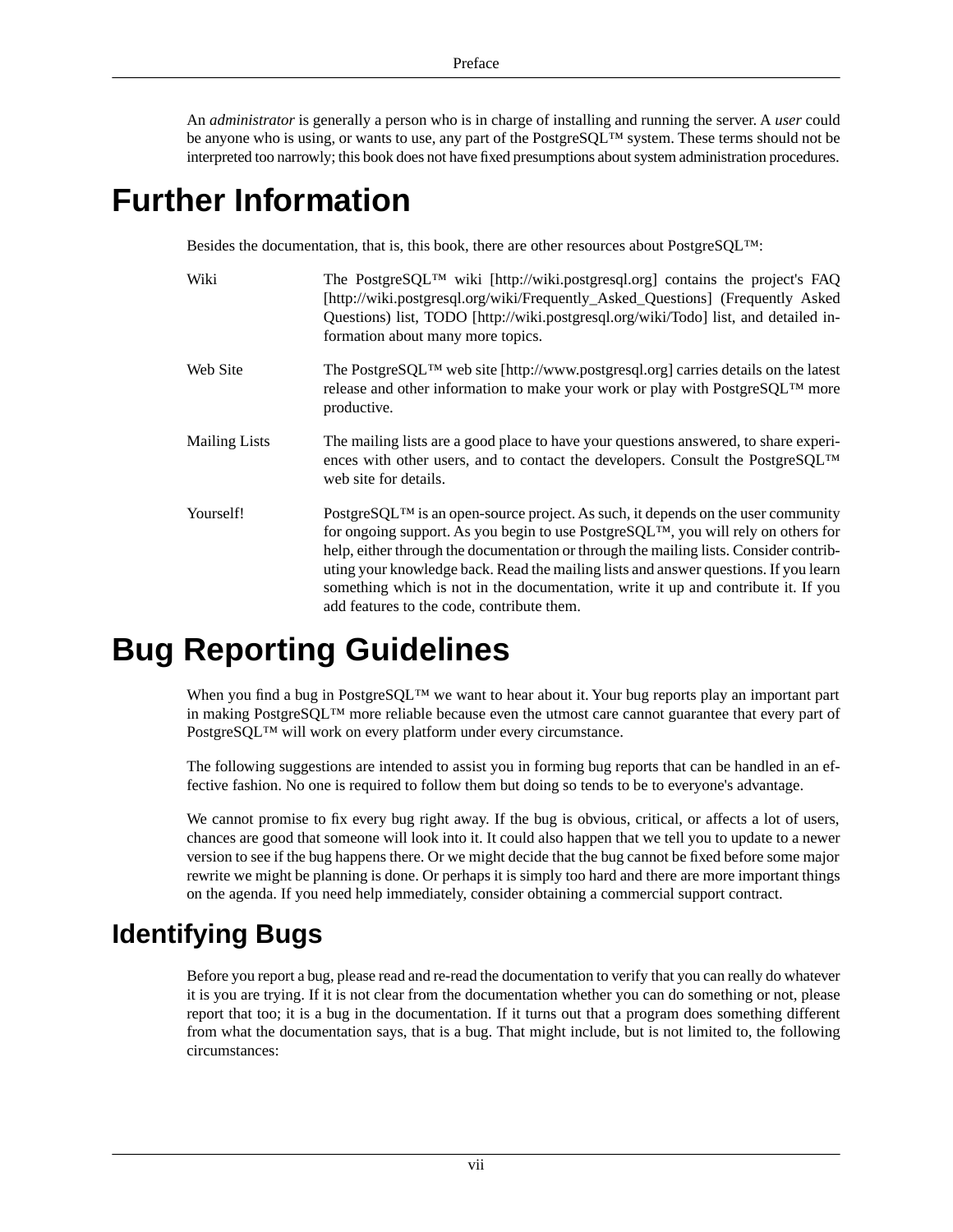- A program terminates with a fatal signal or an operating system error message that would point to a problem in the program. (A counterexample might be a "disk full" message, since you have to fix that yourself.)
- A program produces the wrong output for any given input.
- A program refuses to accept valid input (as defined in the documentation).
- A program accepts invalid input without a notice or error message. But keep in mind that your idea of invalid input might be our idea of an extension or compatibility with traditional practice.
- PostgreSOL<sup>™</sup> fails to compile, build, or install according to the instructions on supported platforms.

Here "program" refers to any executable, not only the backend server.

Being slow or resource-hogging is not necessarily a bug. Read the documentation or ask on one of the mailing lists for help in tuning your applications. Failing to comply to the SQL standard is not necessarily a bug either, unless compliance for the specific feature is explicitly claimed.

<span id="page-7-0"></span>Before you continue, check on the TODO list and in the FAQ to see if your bug is already known. If you cannot decode the information on the TODO list, report your problem. The least we can do is make the TODO list clearer.

## **What to report**

The most important thing to remember about bug reporting is to state all the facts and only facts. Do not speculate what you think went wrong, what "it seemed to do", or which part of the program has a fault. If you are not familiar with the implementation you would probably guess wrong and not help us a bit. And even if you are, educated explanations are a great supplement to but no substitute for facts. If we are going to fix the bug we still have to see it happen for ourselves first. Reporting the bare facts is relatively straightforward (you can probably copy and paste them from the screen) but all too often important details are left out because someone thought it does not matter or the report would be understood anyway.

The following items should be contained in every bug report:

• The exact sequence of steps *from program start-up* necessary to reproduce the problem. This should be self-contained; it is not enough to send in a bare **SELECT** statement without the preceding **CREATE TABLE** and **INSERT** statements, if the output should depend on the data in the tables. We do not have the time to reverse-engineer your database schema, and if we are supposed to make up our own data we would probably miss the problem.

The best format for a test case for SQL-related problems is a file that can be run through the psql frontend that shows the problem. (Be sure to not have anything in your ~/.psqlrc start-up file.) An easy way to create this file is to use pg\_dump to dump out the table declarations and data needed to set the scene, then add the problem query. You are encouraged to minimize the size of your example, but this is not absolutely necessary. If the bug is reproducible, we will find it either way.

If your application uses some other client interface, such as PHP, then please try to isolate the offending queries. We will probably not set up a web server to reproduce your problem. In any case remember to provide the exact input files; do not guess that the problem happens for "large files" or "midsize databases", etc. since this information is too inexact to be of use.

• The output you got. Please do not say that it "didn't work" or "crashed". If there is an error message, show it, even if you do not understand it. If the program terminates with an operating system error, say which. If nothing at all happens, say so. Even if the result of your test case is a program crash or otherwise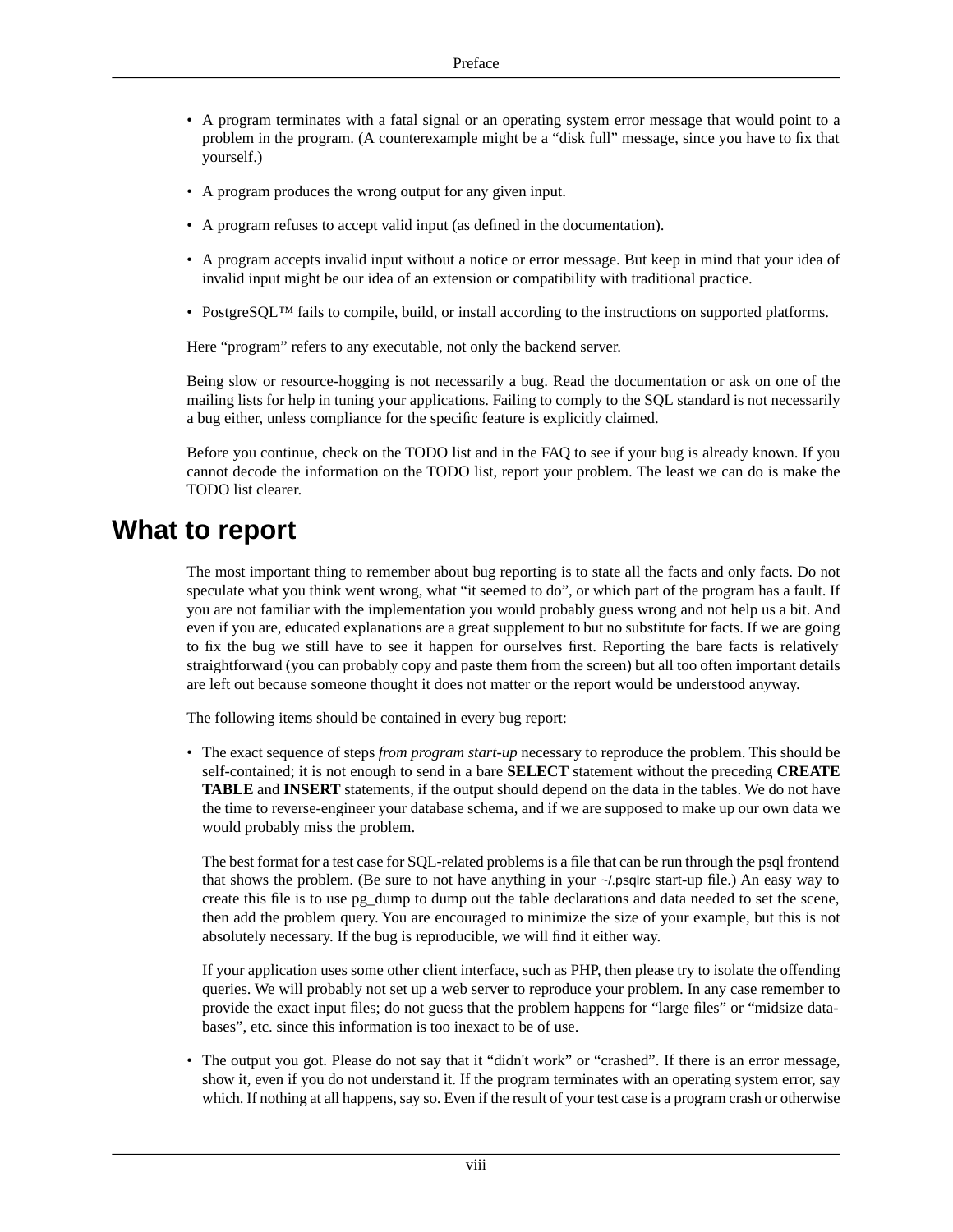obvious it might not happen on our platform. The easiest thing is to copy the output from the terminal, if possible.

### **Note**

If you are reporting an error message, please obtain the most verbose form of the message. In psql, say \set VERBOSITY verbose beforehand. If you are extracting the message from the server log, set the run-time parameter ??? to verbose so that all details are logged.

### **Note**

In case of fatal errors, the error message reported by the client might not contain all the information available. Please also look at the log output of the database server. If you do not keep your server's log output, this would be a good time to start doing so.

- The output you expected is very important to state. If you just write "This command gives me that output." or "This is not what I expected.", we might run it ourselves, scan the output, and think it looks OK and is exactly what we expected. We should not have to spend the time to decode the exact semantics behind your commands. Especially refrain from merely saying that "This is not what SQL says/Oracle does." Digging out the correct behavior from SQL is not a fun undertaking, nor do we all know how all the other relational databases out there behave. (If your problem is a program crash, you can obviously omit this item.)
- Any command line options and other start-up options, including any relevant environment variables or configuration files that you changed from the default. Again, please provide exact information. If you are using a prepackaged distribution that starts the database server at boot time, you should try to find out how that is done.
- Anything you did at all differently from the installation instructions.
- The PostgreSQL™ version. You can run the command SELECT version(); to find out the version of the server you are connected to. Most executable programs also support a --version option; at least postgres --version and psql --version should work. If the function or the options do not exist then your version is more than old enough to warrant an upgrade. If you run a prepackaged version, such as RPMs, say so, including any subversion the package might have. If you are talking about a CVS snapshot, mention that, including its date and time.

If your version is older than 8.4.4 we will almost certainly tell you to upgrade. There are many bug fixes and improvements in each new release, so it is quite possible that a bug you have encountered in an older release of PostgreSQL™ has already been fixed. We can only provide limited support for sites using older releases of PostgreSQL™; if you require more than we can provide, consider acquiring a commercial support contract.

• Platform information. This includes the kernel name and version, C library, processor, memory information, and so on. In most cases it is sufficient to report the vendor and version, but do not assume everyone knows what exactly "Debian" contains or that everyone runs on i386s. If you have installation problems then information about the toolchain on your machine (compiler, make, and so on) is also necessary.

Do not be afraid if your bug report becomes rather lengthy. That is a fact of life. It is better to report everything the first time than us having to squeeze the facts out of you. On the other hand, if your input files are huge, it is fair to ask first whether somebody is interested in looking into it. Here is an [article](http://www.chiark.greenend.org.uk/~sgtatham/bugs.html) [\[http://www.chiark.greenend.org.uk/~sgtatham/bugs.html\]](http://www.chiark.greenend.org.uk/~sgtatham/bugs.html) that outlines some more tips on reporting bugs.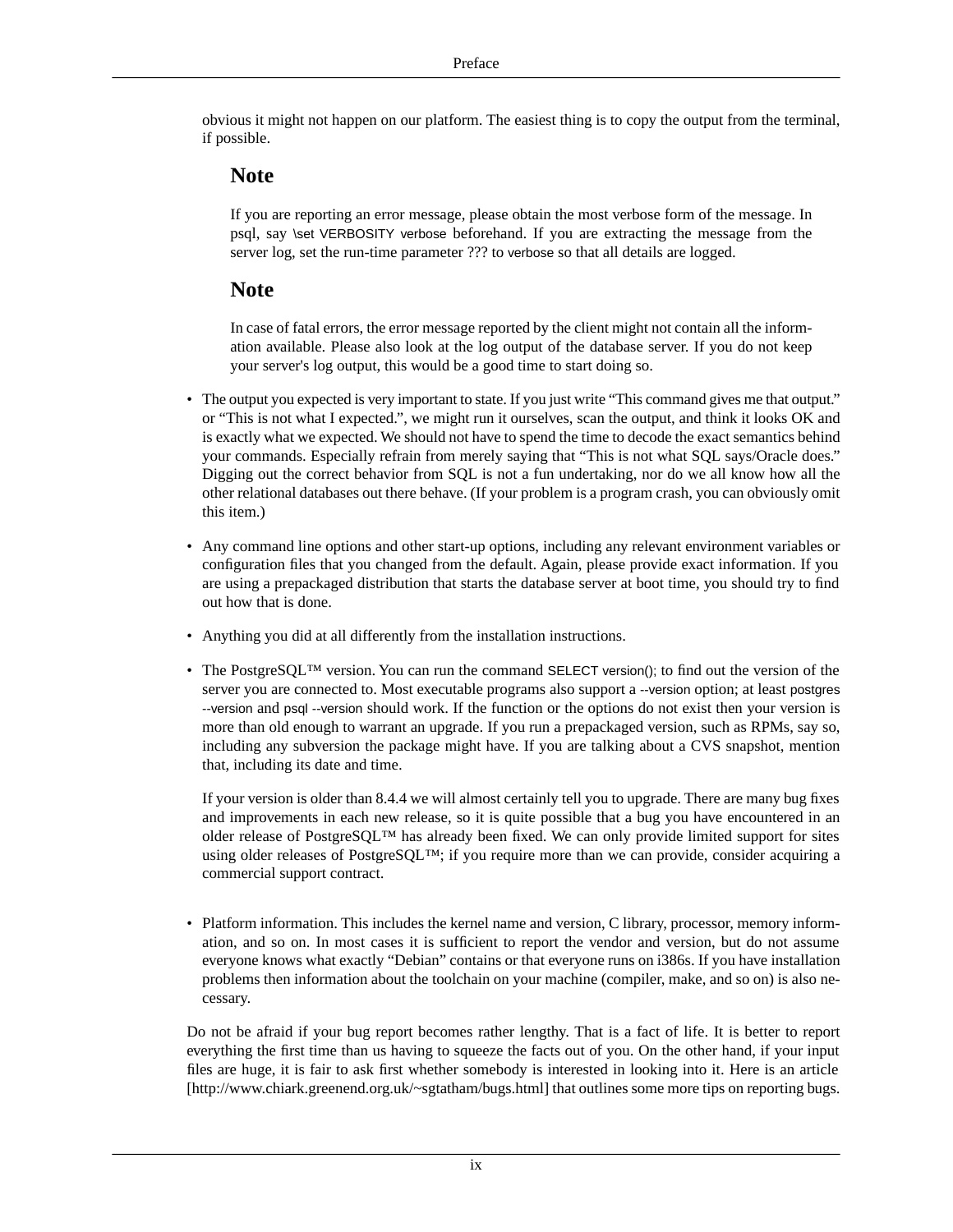Do not spend all your time to figure out which changes in the input make the problem go away. This will probably not help solving it. If it turns out that the bug cannot be fixed right away, you will still have time to find and share your work-around. Also, once again, do not waste your time guessing why the bug exists. We will find that out soon enough.

When writing a bug report, please avoid confusing terminology. The software package in total is called "PostgreSQL", sometimes "Postgres" for short. If you are specifically talking about the backend server, mention that, do not just say "PostgreSQL crashes". A crash of a single backend server process is quite different from crash of the parent "postgres" process; please don't say "the server crashed" when you mean a single backend process went down, nor vice versa. Also, client programs such as the interactive frontend "psql" are completely separate from the backend. Please try to be specific about whether the problem is on the client or server side.

## <span id="page-9-0"></span>**Where to report bugs**

In general, send bug reports to the bug report mailing list at <pgsql-bugs@postgresql.org>. You are requested to use a descriptive subject for your email message, perhaps parts of the error message.

Another method is to fill in the bug report web-form available at the project's [web site \[http://](http://www.postgresql.org/) [www.postgresql.org/](http://www.postgresql.org/)]. Entering a bug report this way causes it to be mailed to the <pgsql-bugs@postgresql.org> mailing list.

If your bug report has security implications and you'd prefer that it not become immediately visible in public archives, don't send it to pgsql-bugs. Security issues can be reported privately to <security@postgresql.org>.

Do not send bug reports to any of the user mailing lists, such as <pgsql-sql@postgresql.org> or <pgsql-general@postgresql.org>. These mailing lists are for answering user questions, and their subscribers normally do not wish to receive bug reports. More importantly, they are unlikely to fix them.

Also, please do *not* send reports to the developers' mailing list <pgsql-hackers@postgresql.org>. This list is for discussing the development of PostgreSQL™, and it would be nice if we could keep the bug reports separate. We might choose to take up a discussion about your bug report on pgsql-hackers, if the problem needs more review.

If you have a problem with the documentation, the best place to report it is the documentation mailing list <pgsql-docs@postgresql.org>. Please be specific about what part of the documentation you are unhappy with.

If your bug is a portability problem on a non-supported platform, send mail to <pgsql-hackers@postgresql.org>, so we (and you) can work on porting PostgreSQL™ to your platform.

### **Note**

Due to the unfortunate amount of spam going around, all of the above email addresses are closed mailing lists. That is, you need to be subscribed to a list to be allowed to post on it. (You need not be subscribed to use the bug-report web form, however.) If you would like to send mail but do not want to receive list traffic, you can subscribe and set your subscription option to nomail. For more information send mail to <majordomo@postgresql.org> with the single word help in the body of the message.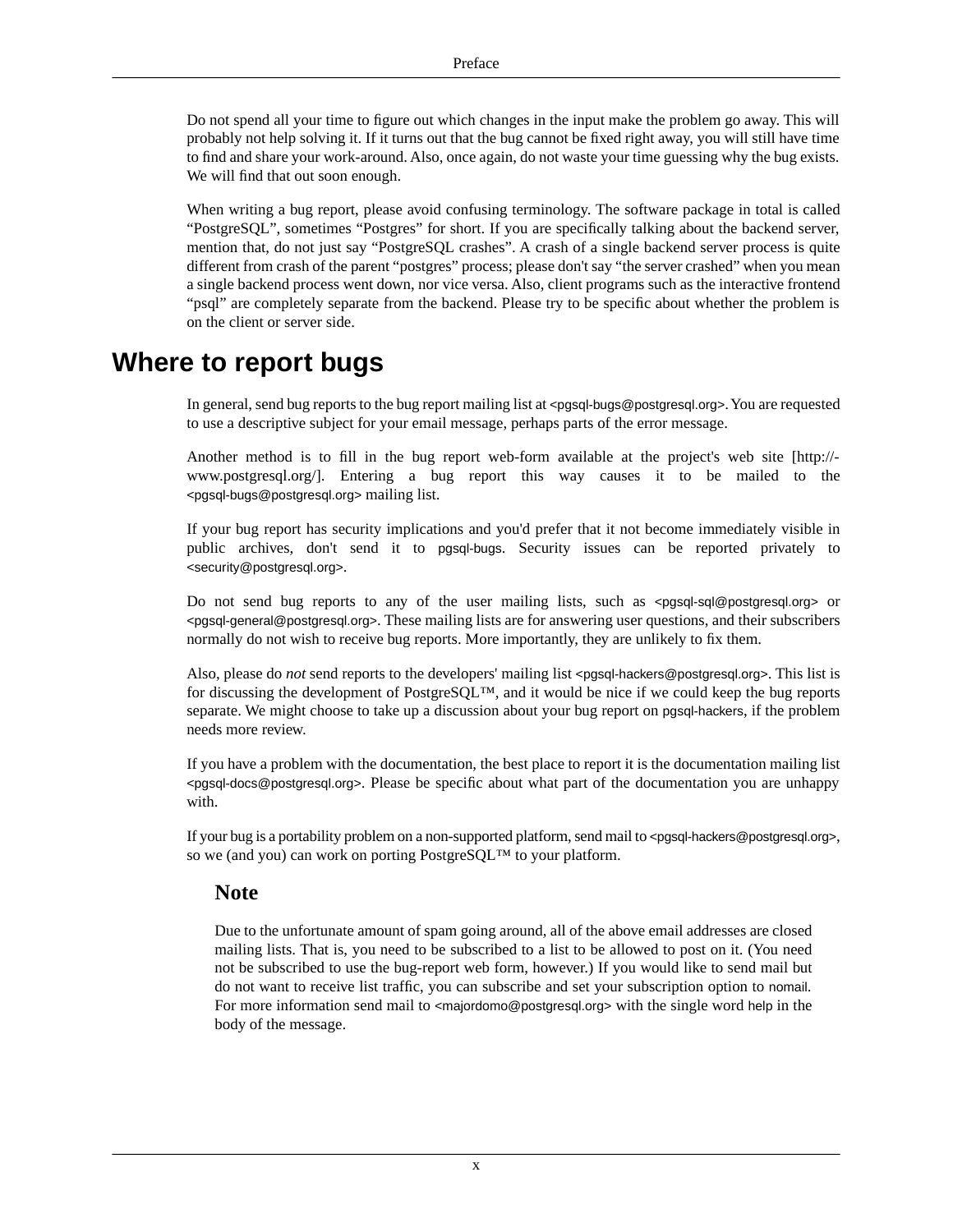# **Part I.Tutorial**

<span id="page-10-0"></span>Welcome to the PostgreSQL™ Tutorial. The following few chapters are intended to give a simple introduction to PostgreSQL™, relational database concepts, and the SQL language to those who are new to any one of these aspects. We only assume some general knowledge about how to use computers. No particular Unix or programming experience is required. This part is mainly intended to give you some hands-on experience with important aspects of the PostgreSQL™ system. It makes no attempt to be a complete or thorough treatment of the topics it covers.

After you have worked through this tutorial you might want to move on to reading ??? to gain a more formal knowledge of the SQL language, or ??? for information about developing applications for PostgreSQL™. Those who set up and manage their own server should also read ???.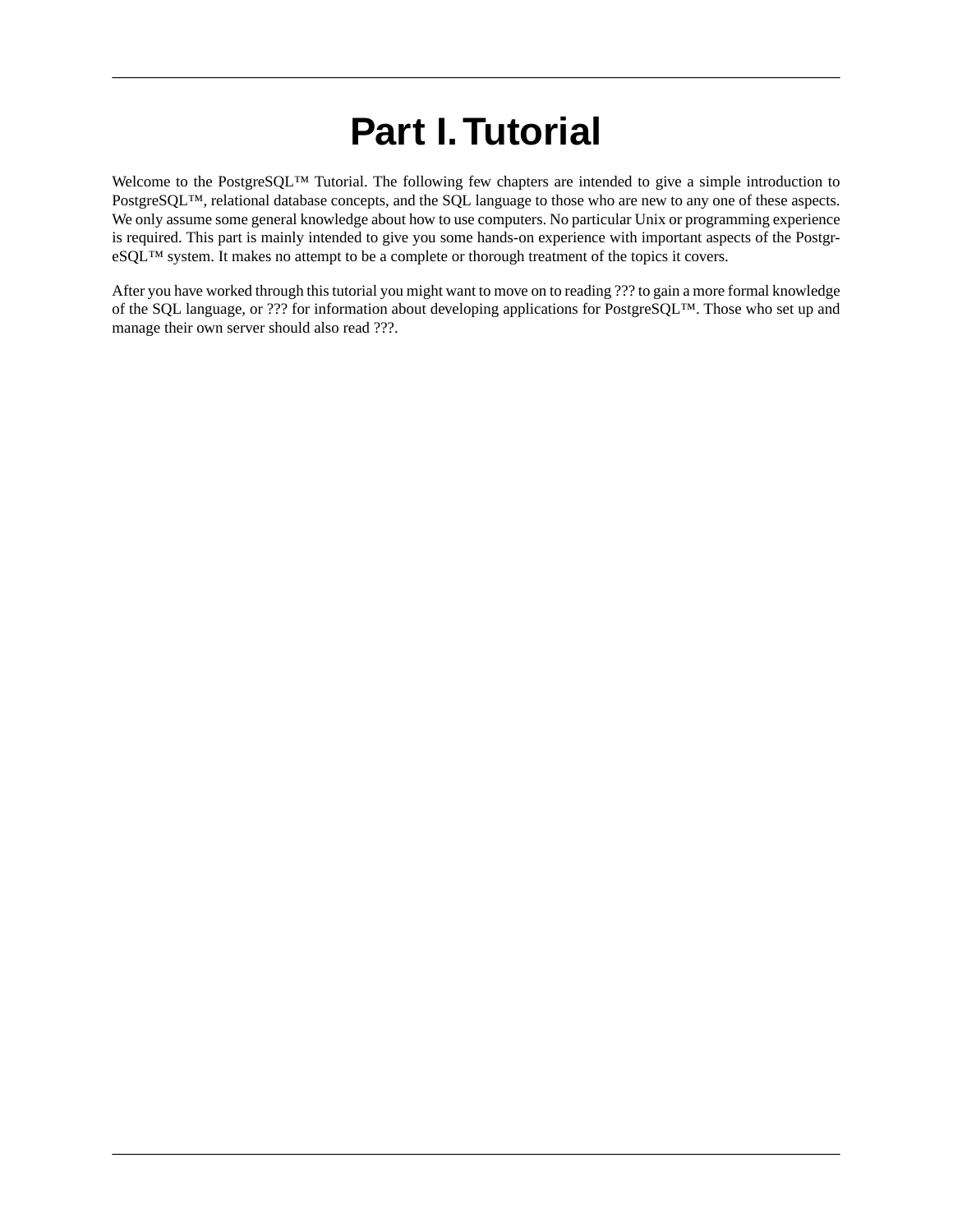# <span id="page-11-0"></span>**Chapter 1. Getting Started**

# <span id="page-11-1"></span>**Installation**

Before you can use PostgreSQL™ you need to install it, of course. It is possible that PostgreSQL™ is already installed at your site, either because it was included in your operating system distribution or because the system administrator already installed it. If that is the case, you should obtain information from the operating system documentation or your system administrator about how to access PostgreSQL™.

If you are not sure whether PostgreSQL™ is already available or whether you can use it for your experimentation then you can install it yourself. Doing so is not hard and it can be a good exercise. PostgreSQL™ can be installed by any unprivileged user; no superuser (root) access is required.

If you are installing PostgreSQL™ yourself, then refer to ??? for instructions on installation, and return to this guide when the installation is complete. Be sure to follow closely the section about setting up the appropriate environment variables.

<span id="page-11-2"></span>If your site administrator has not set things up in the default way, you might have some more work to do. For example, if the database server machine is a remote machine, you will need to set the PGHOST environment variable to the name of the database server machine. The environment variable PGPORT might also have to be set. The bottom line is this: if you try to start an application program and it complains that it cannot connect to the database, you should consult your site administrator or, if that is you, the documentation to make sure that your environment is properly set up. If you did not understand the preceding paragraph then read the next section.

## **Architectural Fundamentals**

Before we proceed, you should understand the basic PostgreSQL™ system architecture. Understanding how the parts of PostgreSQL™ interact will make this chapter somewhat clearer.

In database jargon, PostgreSQL™ uses a client/server model. A PostgreSQL™ session consists of the following cooperating processes (programs):

- A server process, which manages the database files, accepts connections to the database from client applications, and performs database actions on behalf of the clients. The database server program is called postgres.
- The user's client (frontend) application that wants to perform database operations. Client applications can be very diverse in nature: a client could be a text-oriented tool, a graphical application, a web server that accesses the database to display web pages, or a specialized database maintenance tool. Some client applications are supplied with the PostgreSQL™ distribution; most are developed by users.

As is typical of client/server applications, the client and the server can be on different hosts. In that case they communicate over a TCP/IP network connection. You should keep this in mind, because the files that can be accessed on a client machine might not be accessible (or might only be accessible using a different file name) on the database server machine.

The PostgreSQL™ server can handle multiple concurrent connections from clients. To achieve this it starts ("forks") a new process for each connection. From that point on, the client and the new server process communicate without intervention by the original postgres process. Thus, the master server process is always running, waiting for client connections, whereas client and associated server processes come and go. (All of this is of course invisible to the user. We only mention it here for completeness.)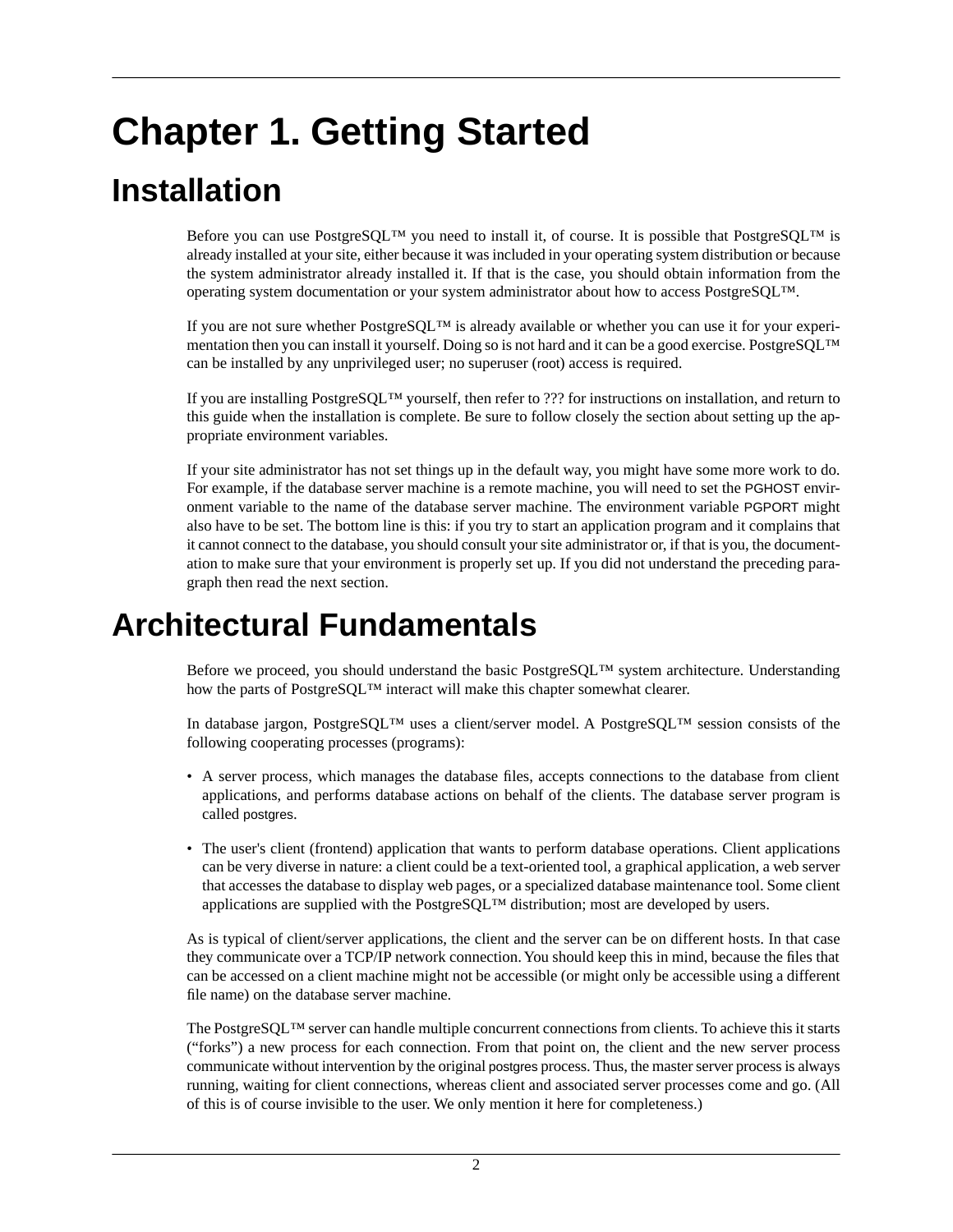## <span id="page-12-0"></span>**Creating a Database**

The first test to see whether you can access the database server is to try to create a database. A running PostgreSQL™ server can manage many databases. Typically, a separate database is used for each project or for each user.

Possibly, your site administrator has already created a database for your use. He should have told you what the name of your database is. In that case you can omit this step and skip ahead to the next section.

To create a new database, in this example named mydb, you use the following command:

### \$ **createdb mydb**

If this produces no response then this step was successful and you can skip over the remainder of this section.

If you see a message similar to:

createdb: command not found

then PostgreSQL™ was not installed properly. Either it was not installed at all or your shell's search path was not set to include it. Try calling the command with an absolute path instead:

### \$ **/usr/local/pgsql/bin/createdb mydb**

The path at your site might be different. Contact your site administrator or check the installation instructions to correct the situation.

Another response could be this:

createdb: could not connect to database postgres: could not connect to server: No such file or directory Is the server running locally and accepting connections on Unix domain socket "/tmp/.s.PGSQL.5432"?

This means that the server was not started, or it was not started where **createdb** expected it. Again, check the installation instructions or consult the administrator.

Another response could be this:

createdb: could not connect to database postgres: FATAL: role "joe" does not exist

where your own login name is mentioned. This will happen if the administrator has not created a PostgreSQL™ user account for you. (PostgreSQL™ user accounts are distinct from operating system user accounts.) If you are the administrator, see ??? for help creating accounts. You will need to become the operating system user under which PostgreSQL<sup>™</sup> was installed (usually postgres) to create the first user account. It could also be that you were assigned a PostgreSQL™ user name that is different from your operating system user name; in that case you need to use the -U switch or set the PGUSER environment variable to specify your PostgreSQL™ user name.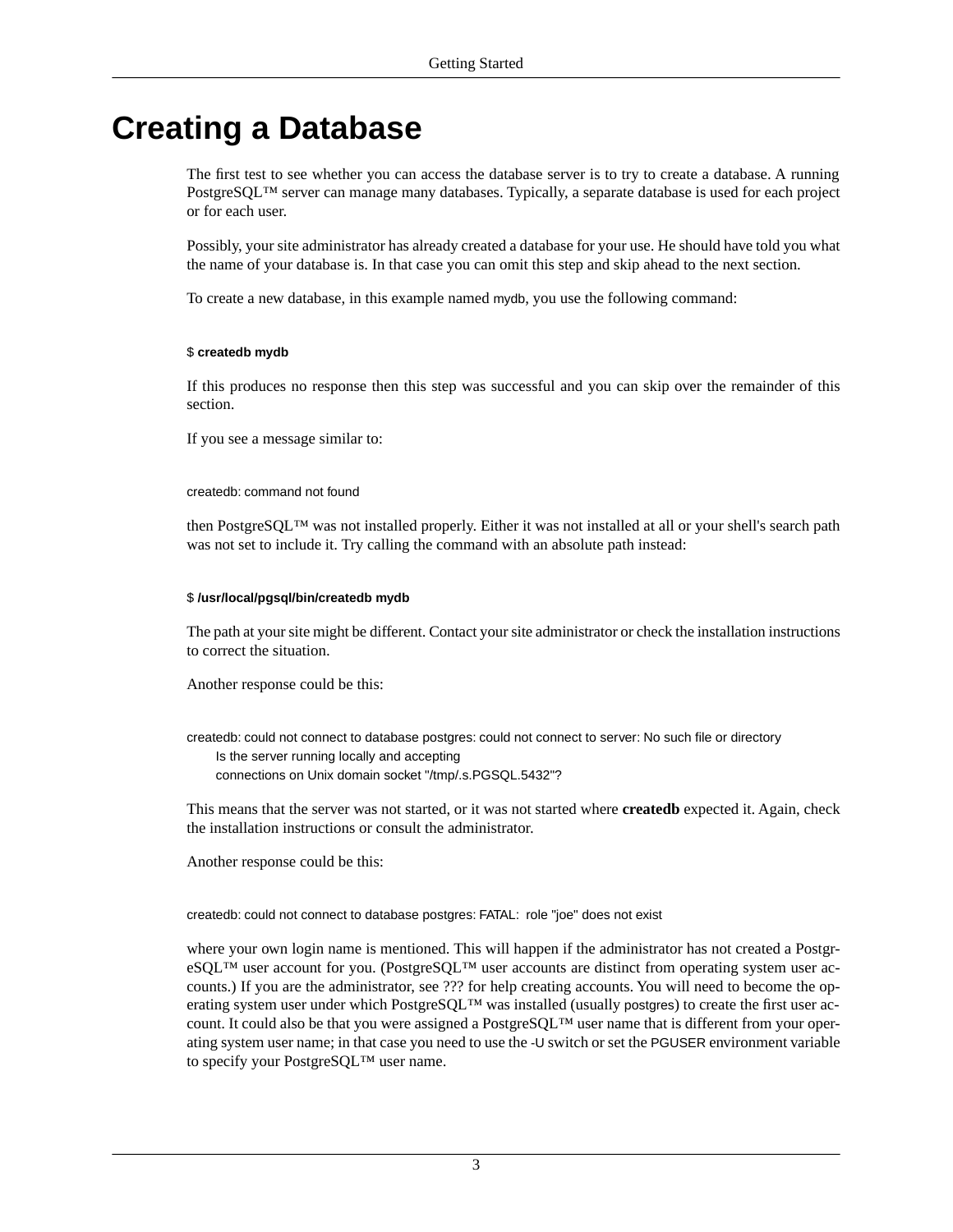If you have a user account but it does not have the privileges required to create a database, you will see the following:

createdb: database creation failed: ERROR: permission denied to create database

Not every user has authorization to create new databases. If PostgreSQL™ refuses to create databases for you then the site administrator needs to grant you permission to create databases. Consult your site administrator if this occurs. If you installed PostgreSQL™ yourself then you should log in for the purposes of this tutorial under the user account that you started the server as.

You can also create databases with other names. PostgreSQL™ allows you to create any number of databases at a given site. Database names must have an alphabetic first character and are limited to 63 characters in length. A convenient choice is to create a database with the same name as your current user name. Many tools assume that database name as the default, so it can save you some typing. To create that database, simply type:

#### \$ **createdb**

If you do not want to use your database anymore you can remove it. For example, if you are the owner (creator) of the database mydb, you can destroy it using the following command:

#### \$ **dropdb mydb**

<span id="page-13-0"></span>(For this command, the database name does not default to the user account name. You always need to specify it.) This action physically removes all files associated with the database and cannot be undone, so this should only be done with a great deal of forethought.

More about **createdb** and **dropdb** can be found in ??? and ??? respectively.

## **Accessing a Database**

Once you have created a database, you can access it by:

- Running the PostgreSQL™ interactive terminal program, called *psql*, which allows you to interactively enter, edit, and execute SQL commands.
- Using an existing graphical frontend tool like pgAdmin or an office suite with ODBC or JDBC support to create and manipulate a database. These possibilities are not covered in this tutorial.
- Writing a custom application, using one of the several available language bindings. These possibilities are discussed further in ???.

You probably want to start up **psql** to try the examples in this tutorial. It can be activated for the mydb database by typing the command:

#### \$ **psql mydb**

 $1$  As an explanation for why this works: PostgreSQL<sup>TM</sup> user names are separate from operating system user accounts. When you connect to a database, you can choose what PostgreSQL™ user name to connect as; if you don't, it will default to the same name as your current operating system account. As it happens, there will always be a PostgreSQL™ user account that has the same name as the operating system user that started the server, and it also happens that that user always has permission to create databases. Instead of logging in as that user you can also specify the -U option everywhere to select a PostgreSQL™ user name to connect as.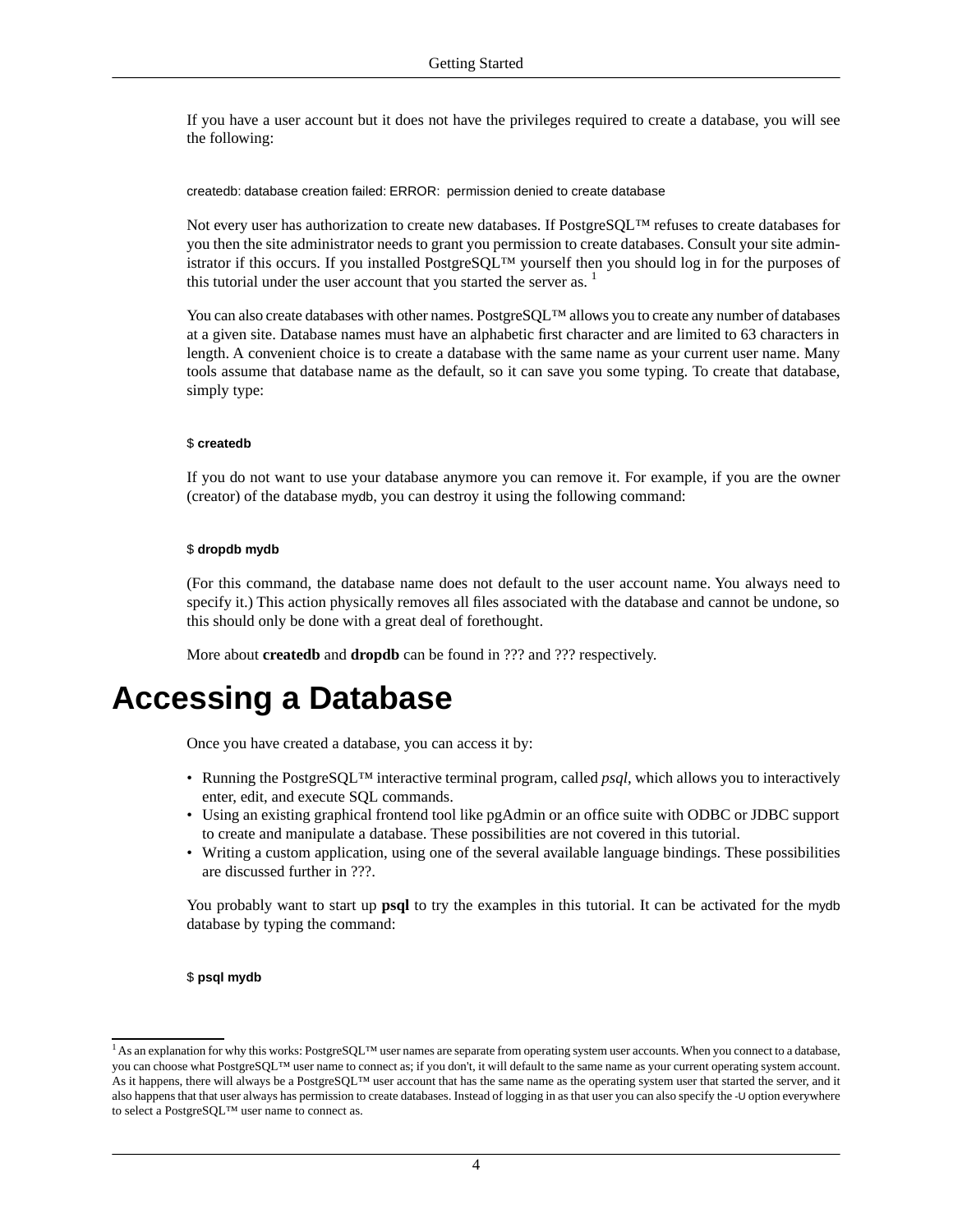If you do not supply the database name then it will default to your user account name. You already discovered this scheme in the previous section using **createdb**.

In **psql**, you will be greeted with the following message:

psql () Type "help" for help.

mydb=>

The last line could also be:

mydb=#

That would mean you are a database superuser, which is most likely the case if you installed PostgreSQL™ yourself. Being a superuser means that you are not subject to access controls. For the purposes of this tutorial that is not important.

If you encounter problems starting **psql** then go back to the previous section. The diagnostics of **createdb** and **psql** are similar, and if the former worked the latter should work as well.

The last line printed out by **psql** is the prompt, and it indicates that **psql** is listening to you and that you can type SQL queries into a work space maintained by **psql**. Try out these commands:

#### mydb=> **SELECT version();**

 version ----------------------------------------------------------------------- PostgreSQL on i586-pc-linux-gnu, compiled by GCC 2.96, 32-bit  $(1$  row $)$ mydb=> **SELECT current\_date;** date ------------ 2002-08-31  $(1$  row $)$ mydb=> **SELECT 2 + 2;** ?column? ---------- 4 (1 row)

The **psql** program has a number of internal commands that are not SQL commands. They begin with the backslash character, "\". Some of these commands were listed in the welcome message. For example, you can get help on the syntax of various PostgreSQL™ SQL commands by typing:

```
mydb=> \h
```
To get out of **psql**, type: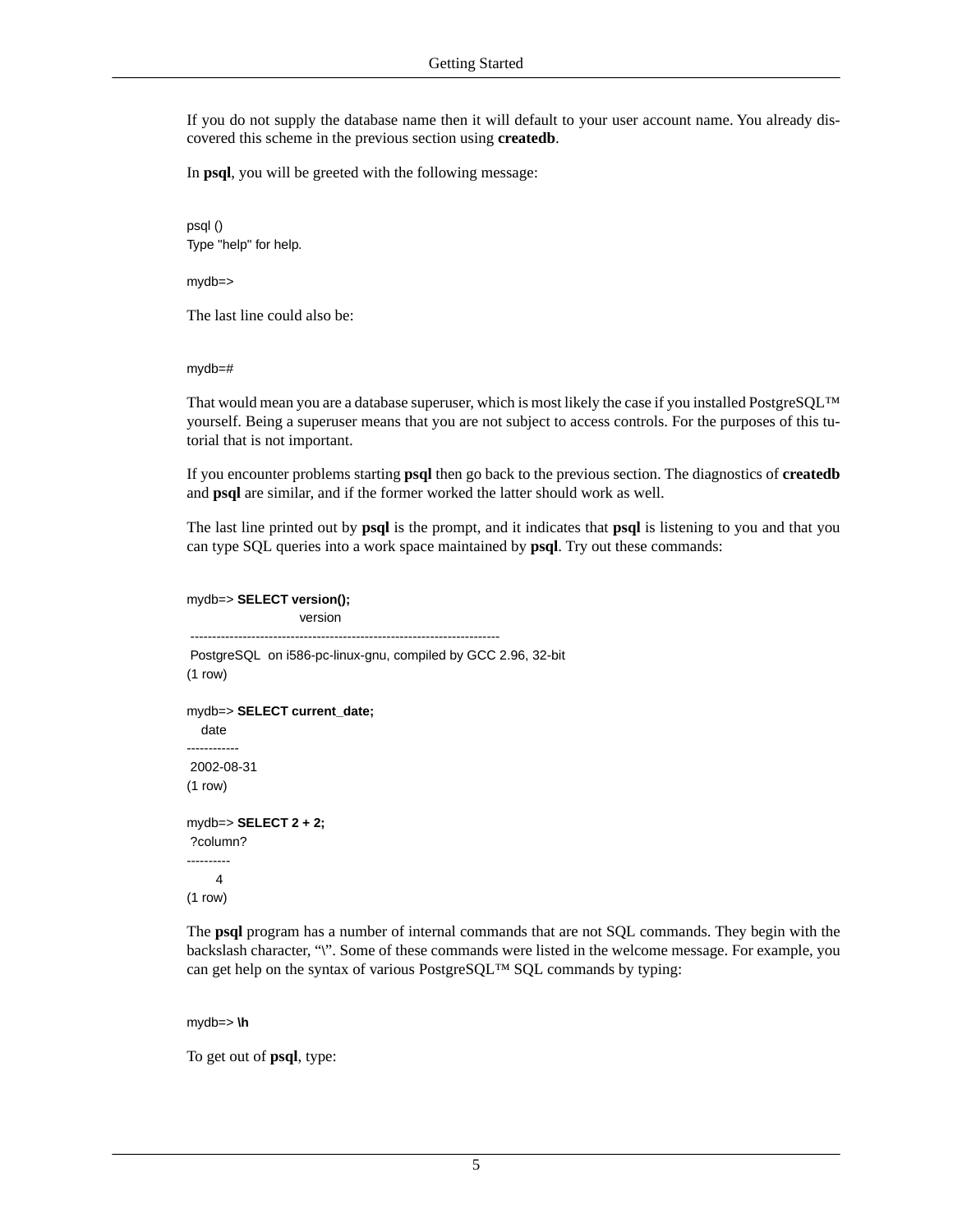#### mydb=> **\q**

and **psql** will quit and return you to your command shell. (For more internal commands, type \? at the **psql** prompt.) The full capabilities of **psql** are documented in ???. If PostgreSQL™ is installed correctly you can also type man psql at the operating system shell prompt to see the documentation. In this tutorial we will not use these features explicitly, but you can use them yourself when it is helpful.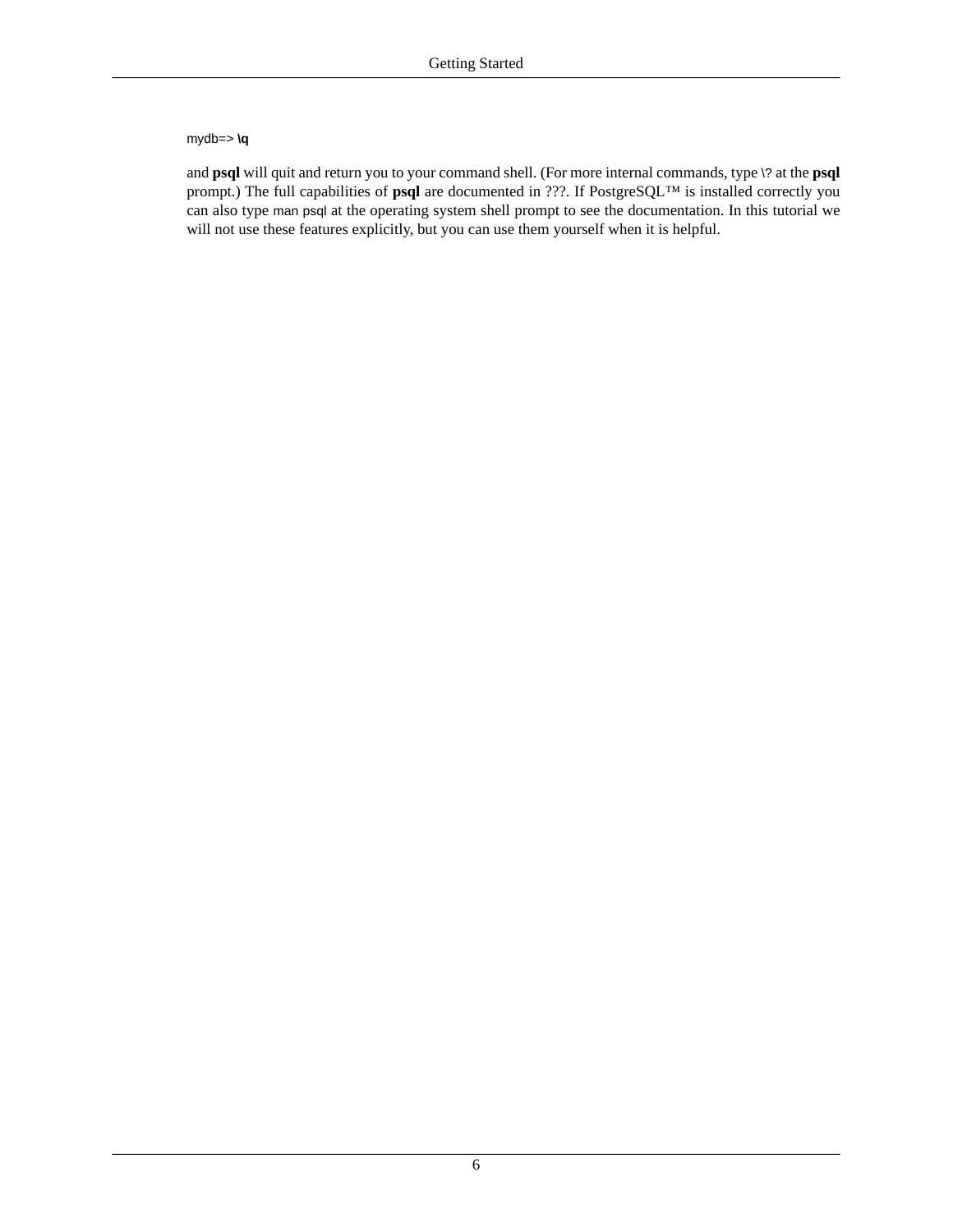# <span id="page-16-0"></span>**Chapter 2.The SQL Language**

## <span id="page-16-1"></span>**Introduction**

This chapter provides an overview of how to use SQL to perform simple operations. This tutorial is only intended to give you an introduction and is in no way a complete tutorial on SQL. Numerous books have been written on SQL, including [\[MELT93\]](#page-35-1) and [\[DATE97\].](#page-35-2) You should be aware that some PostgreSQL™ language features are extensions to the standard.

In the examples that follow, we assume that you have created a database named mydb, as described in the previous chapter, and have been able to start psql.

Examples in this manual can also be found in the PostgreSQL™ source distribution in the directory src/tutorial/. To use those files, first change to that directory and run make:

#### \$ **cd** *....***/src/tutorial** \$ **make**

This creates the scripts and compiles the C files containing user-defined functions and types. (If you installed a pre-packaged version of PostgreSQL™ rather than building from source, look for a directory named tutorial within the PostgreSQL™ distribution. The "make" part should already have been done for you.) Then, to start the tutorial, do the following:

\$ **cd** *....***/tutorial** \$ **psql -s mydb**

...

```
mydb=> \i basics.sql
```
The \i command reads in commands from the specified file. **psql**'s -s option puts you in single step mode which pauses before sending each statement to the server. The commands used in this section are in the file basics.sql.

## **Concepts**

PostgreSQL™ is a *relational database management system* (RDBMS). That means it is a system for managing data stored in *relations*. Relation is essentially a mathematical term for *table*. The notion of storing data in tables is so commonplace today that it might seem inherently obvious, but there are a number of other ways of organizing databases. Files and directories on Unix-like operating systems form an example of a hierarchical database. A more modern development is the object-oriented database.

Each table is a named collection of *rows*. Each row of a given table has the same set of named *columns*, and each column is of a specific data type. Whereas columns have a fixed order in each row, it is important to remember that SQL does not guarantee the order of the rows within the table in any way (although they can be explicitly sorted for display).

Tables are grouped into databases, and a collection of databases managed by a single PostgreSQL™ server instance constitutes a database *cluster*.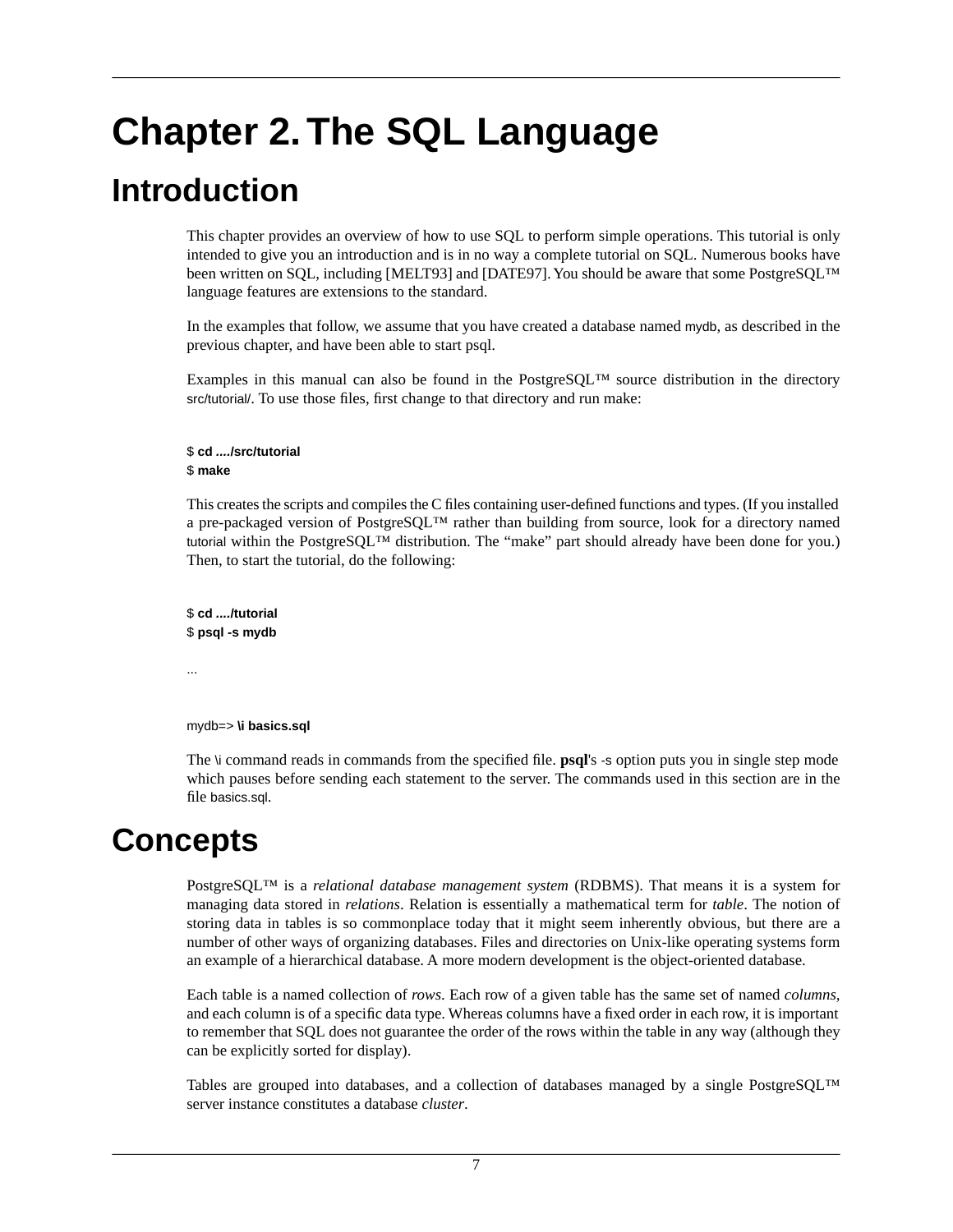## <span id="page-17-0"></span>**Creating a New Table**

You can create a new table by specifying the table name, along with all column names and their types:

```
CREATE TABLE weather (
   city varchar(80),
```

| uly     | valuiditou), |                     |
|---------|--------------|---------------------|
| temp_lo | int.         | -- low temperature  |
| temp_hi | int.         | -- high temperature |
| prcp    | real,        | -- precipitation    |
| date    | date         |                     |
|         |              |                     |

You can enter this into **psql** with the line breaks. **psql** will recognize that the command is not terminated until the semicolon.

White space (i.e., spaces, tabs, and newlines) can be used freely in SQL commands. That means you can type the command aligned differently than above, or even all on one line. Two dashes ("--") introduce comments. Whatever follows them is ignored up to the end of the line. SQL is case insensitive about key words and identifiers, except when identifiers are double-quoted to preserve the case (not done above).

varchar(80) specifies a data type that can store arbitrary character strings up to 80 characters in length. int is the normal integer type. real is a type for storing single precision floating-point numbers. date should be self-explanatory. (Yes, the column of type date is also named *date*. This might be convenient or confusing — you choose.)

PostgreSQL™ supports the standard SQL types int, smallint, real, double precision, char(*N*), varchar(*N*), date, time, timestamp, and interval, as well as other types of general utility and a rich set of geometric types. PostgreSQL<sup>™</sup> can be customized with an arbitrary number of user-defined data types. Consequently, type names are not key words in the syntax, except where required to support special cases in the SQL standard.

The second example will store cities and their associated geographical location:

```
CREATE TABLE cities (
   name varchar(80),
   location point
);
```
The point type is an example of a PostgreSQL™-specific data type.

<span id="page-17-1"></span>Finally, it should be mentioned that if you don't need a table any longer or want to recreate it differently you can remove it using the following command:

DROP TABLE *tablename*;

## **Populating a Table With Rows**

The **INSERT** statement is used to populate a table with rows:

INSERT INTO weather VALUES ('San Francisco', 46, 50, 0.25, '1994-11-27');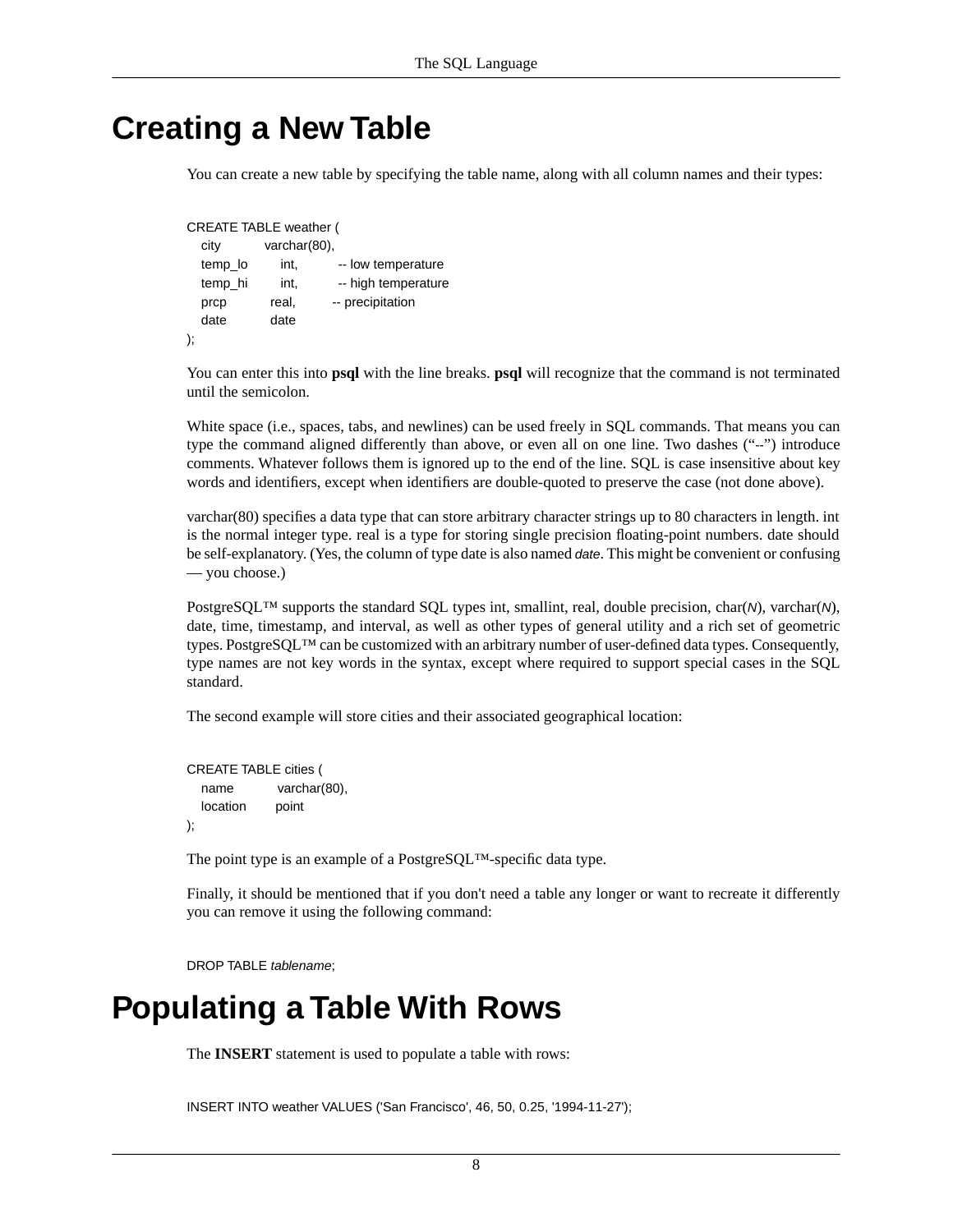Note that all data types use rather obvious input formats. Constants that are not simple numeric values usually must be surrounded by single quotes ('), as in the example. The date type is actually quite flexible in what it accepts, but for this tutorial we will stick to the unambiguous format shown here.

The point type requires a coordinate pair as input, as shown here:

INSERT INTO cities VALUES ('San Francisco', '(-194.0, 53.0)');

The syntax used so far requires you to remember the order of the columns. An alternative syntax allows you to list the columns explicitly:

INSERT INTO weather (city, temp\_lo, temp\_hi, prcp, date) VALUES ('San Francisco', 43, 57, 0.0, '1994-11-29');

You can list the columns in a different order if you wish or even omit some columns, e.g., if the precipitation is unknown:

INSERT INTO weather (date, city, temp\_hi, temp\_lo) VALUES ('1994-11-29', 'Hayward', 54, 37);

Many developers consider explicitly listing the columns better style than relying on the order implicitly.

Please enter all the commands shown above so you have some data to work with in the following sections.

You could also have used **COPY** to load large amounts of data from flat-text files. This is usually faster because the **COPY** command is optimized for this application while allowing less flexibility than **INSERT**. An example would be:

<span id="page-18-0"></span>COPY weather FROM '/home/user/weather.txt';

where the file name for the source file must be available to the backend server machine, not the client, since the backend server reads the file directly. You can read more about the **COPY** command in ???.

## **Querying a Table**

To retrieve data from a table, the table is *queried*. An SQL **SELECT** statement is used to do this. The statement is divided into a select list (the part that lists the columns to be returned), a table list (the part that lists the tables from which to retrieve the data), and an optional qualification (the part that specifies any restrictions). For example, to retrieve all the rows of table weather, type:

SELECT \* FROM weather;

Here \* is a shorthand for "all columns". <sup>1</sup> So the same result would be had with:

SELECT city, temp\_lo, temp\_hi, prcp, date FROM weather;

The output should be:

<sup>&</sup>lt;sup>1</sup> While SELECT  $*$  is useful for off-the-cuff queries, it is widely considered bad style in production code, since adding a column to the table would change the results.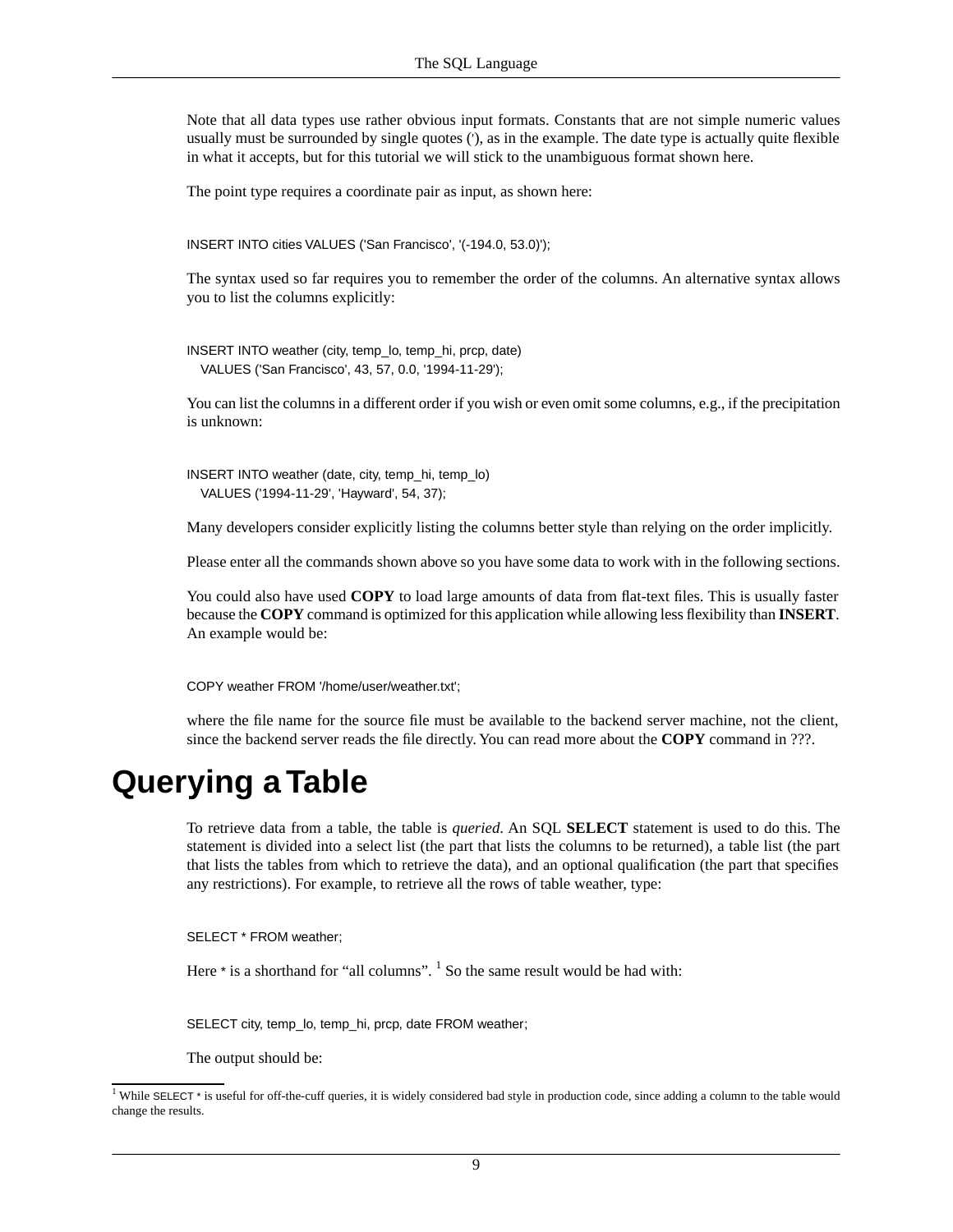city | temp\_lo | temp\_hi | prcp | date ---------------+---------+---------+------+------------ San Francisco | 46 | 50 | 0.25 | 1994-11-27 San Francisco | 43 | 57 | 0 | 1994-11-29 Hayward | 37 | 54 | | 1994-11-29 (3 rows)

You can write expressions, not just simple column references, in the select list. For example, you can do:

SELECT city, (temp\_hi+temp\_lo)/2 AS temp\_avg, date FROM weather;

This should give:

 city | temp\_avg | date ---------------+----------+------------ San Francisco | 48 | 1994-11-27 San Francisco | 50 | 1994-11-29 Hayward | 45 | 1994-11-29 (3 rows)

Notice how the AS clause is used to relabel the output column. (The AS clause is optional.)

A query can be "qualified" by adding a WHERE clause that specifies which rows are wanted. The WHERE clause contains a Boolean (truth value) expression, and only rows for which the Boolean expression is true are returned. The usual Boolean operators (AND, OR, and NOT) are allowed in the qualification. For example, the following retrieves the weather of San Francisco on rainy days:

```
SELECT * FROM weather
 WHERE city = 'San Francisco' AND prcp > 0.0;
```
Result:

```
 city | temp_lo | temp_hi | prcp | date
---------------+---------+---------+------+------------
 San Francisco | 46 | 50 | 0.25 | 1994-11-27
(1 row)
```
You can request that the results of a query be returned in sorted order:

```
SELECT * FROM weather
  ORDER BY city;
```
city | temp\_lo | temp\_hi | prcp | date

---------------+---------+---------+------+------------ Hayward | 37 | 54 | | 1994-11-29 San Francisco | 43 | 57 | 0 | 1994-11-29 San Francisco | 46 | 50 | 0.25 | 1994-11-27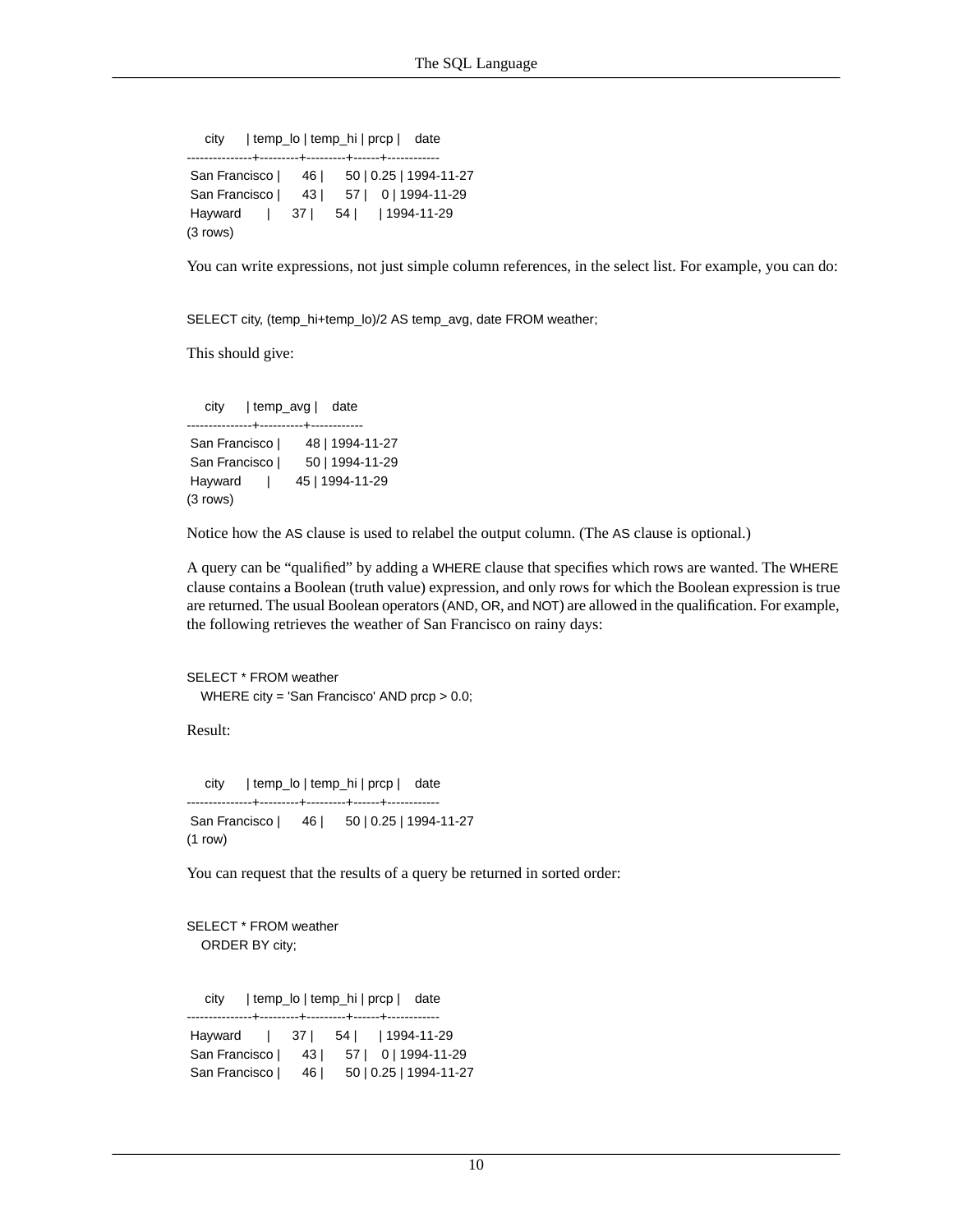In this example, the sort order isn't fully specified, and so you might get the San Francisco rows in either order. But you'd always get the results shown above if you do:

SELECT \* FROM weather ORDER BY city, temp\_lo;

You can request that duplicate rows be removed from the result of a query:

SELECT DISTINCT city FROM weather;

 city --------------- Hayward San Francisco (2 rows)

Here again, the result row ordering might vary. You can ensure consistent results by using DISTINCT and ORDER BY together: <sup>2</sup>

<span id="page-20-0"></span>SELECT DISTINCT city FROM weather ORDER BY city;

## **Joins Between Tables**

Thus far, our queries have only accessed one table at a time. Queries can access multiple tables at once, or access the same table in such a way that multiple rows of the table are being processed at the same time. A query that accesses multiple rows of the same or different tables at one time is called a *join* query. As an example, say you wish to list all the weather records together with the location of the associated city. To do that, we need to compare the *city* column of each row of the weather table with the *name* column of all rows in the cities table, and select the pairs of rows where these values match.

### **Note**

This is only a conceptual model. The join is usually performed in a more efficient manner than actually comparing each possible pair of rows, but this is invisible to the user. This would be accomplished by the following query:

SELECT \* FROM weather, cities WHERE city = name;

city | temp\_lo | temp\_hi | prcp | date | name | location

---------------+---------+---------+------+------------+---------------+-----------

 $^2$  In some database systems, including older versions of PostgreSQL™, the implementation of DISTINCT automatically orders the rows and so ORDER BY is unnecessary. But this is not required by the SQL standard, and current PostgreSQL™ does not guarantee that DISTINCT causes the rows to be ordered.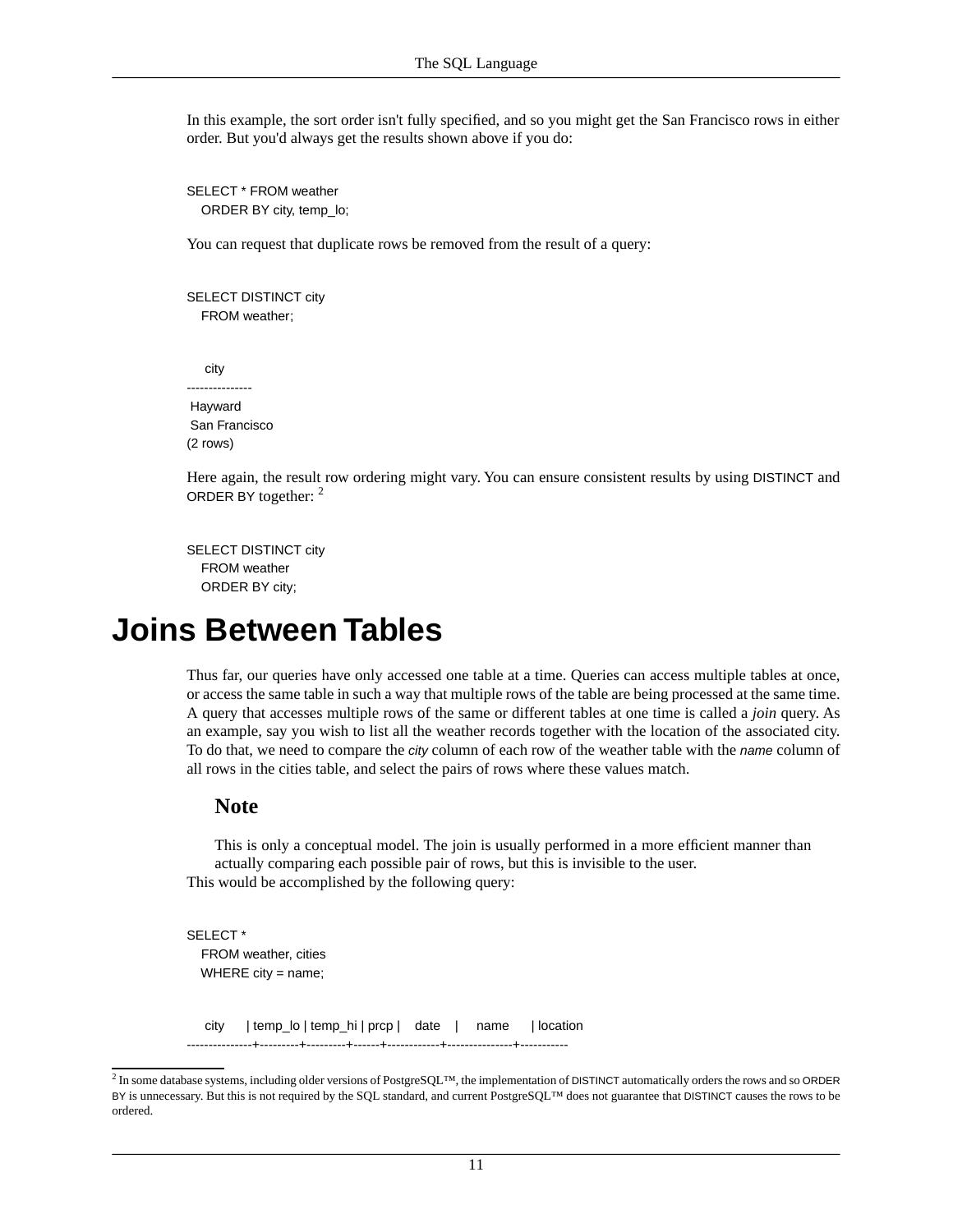```
 San Francisco | 46 | 50 | 0.25 | 1994-11-27 | San Francisco | (-194,53)
 San Francisco | 43 | 57 | 0 | 1994-11-29 | San Francisco | (-194,53)
(2 rows)
```
Observe two things about the result set:

- There is no result row for the city of Hayward. This is because there is no matching entry in the cities table for Hayward, so the join ignores the unmatched rows in the weather table. We will see shortly how this can be fixed.
- There are two columns containing the city name. This is correct because the lists of columns from the weather and cities tables are concatenated. In practice this is undesirable, though, so you will probably want to list the output columns explicitly rather than using \*:

```
SELECT city, temp_lo, temp_hi, prcp, date, location
   FROM weather, cities
  WHERE city = name;
```
**Exercise:** Attempt to determine the semantics of this query when the WHERE clause is omitted.

Since the columns all had different names, the parser automatically found which table they belong to. If there were duplicate column names in the two tables you'd need to *qualify* the column names to show which one you meant, as in:

SELECT weather.city, weather.temp\_lo, weather.temp\_hi, weather.prcp, weather.date, cities.location FROM weather, cities WHERE cities.name = weather.city;

It is widely considered good style to qualify all column names in a join query, so that the query won't fail if a duplicate column name is later added to one of the tables.

Join queries of the kind seen thus far can also be written in this alternative form:

#### SELECT \*

FROM weather INNER JOIN cities ON (weather.city = cities.name);

This syntax is not as commonly used as the one above, but we show it here to help you understand the following topics.

Now we will figure out how we can get the Hayward records back in. What we want the query to do is to scan the weather table and for each row to find the matching cities row(s). If no matching row is found we want some "empty values" to be substituted for the cities table's columns. This kind of query is called an *outer join*. (The joins we have seen so far are inner joins.) The command looks like this:

```
SELECT *
   FROM weather LEFT OUTER JOIN cities ON (weather.city = cities.name);
   city | temp_lo | temp_hi | prcp | date | name | location
---------------+---------+---------+------+------------+---------------+-----------
Hayward | 37 | 54 | 1994-11-29 |
```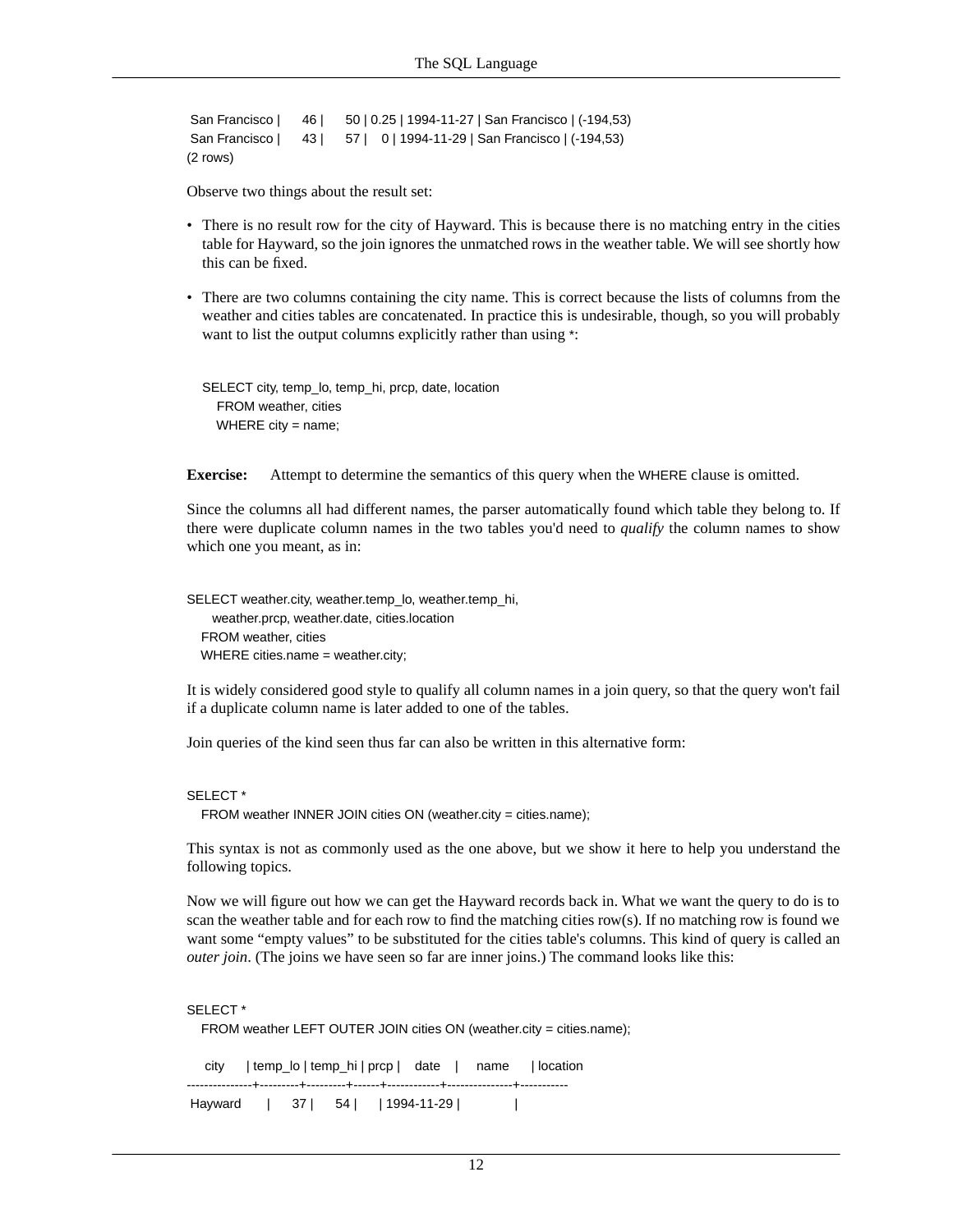```
 San Francisco | 46 | 50 | 0.25 | 1994-11-27 | San Francisco | (-194,53)
 San Francisco | 43 | 57 | 0 | 1994-11-29 | San Francisco | (-194,53)
(3 rows)
```
This query is called a *left outer join* because the table mentioned on the left of the join operator will have each of its rows in the output at least once, whereas the table on the right will only have those rows output that match some row of the left table. When outputting a left-table row for which there is no right-table match, empty (null) values are substituted for the right-table columns.

**Exercise:** There are also right outer joins and full outer joins. Try to find out what those do.

We can also join a table against itself. This is called a *self join*. As an example, suppose we wish to find all the weather records that are in the temperature range of other weather records. So we need to compare the *temp\_lo* and *temp\_hi* columns of each weather row to the *temp\_lo* and *temp\_hi* columns of all other weather rows. We can do this with the following query:

```
SELECT W1.city, W1.temp_lo AS low, W1.temp_hi AS high,
 W2.city, W2.temp_lo AS low, W2.temp_hi AS high
  FROM weather W1, weather W2
 WHERE W1.temp_lo < W2.temp_lo
 AND W1.temp_hi > W2.temp_hi;
```

```
 city | low | high | city | low | high
         ---------------+-----+------+---------------+-----+------
 San Francisco | 43 | 57 | San Francisco | 46 | 50
 Hayward | 37 | 54 | San Francisco | 46 | 50
(2 rows)
```
Here we have relabeled the weather table as W1 and W2 to be able to distinguish the left and right side of the join. You can also use these kinds of aliases in other queries to save some typing, e.g.:

```
SELECT *
   FROM weather w, cities c
  WHERE w.city = c.name;
```
You will encounter this style of abbreviating quite frequently.

## **Aggregate Functions**

Like most other relational database products, PostgreSQL™ supports *aggregate functions*. An aggregate function computes a single result from multiple input rows. For example, there are aggregates to compute the count, sum, avg (average), max (maximum) and min (minimum) over a set of rows.

As an example, we can find the highest low-temperature reading anywhere with:

```
SELECT max(temp_lo) FROM weather;
```
 max -----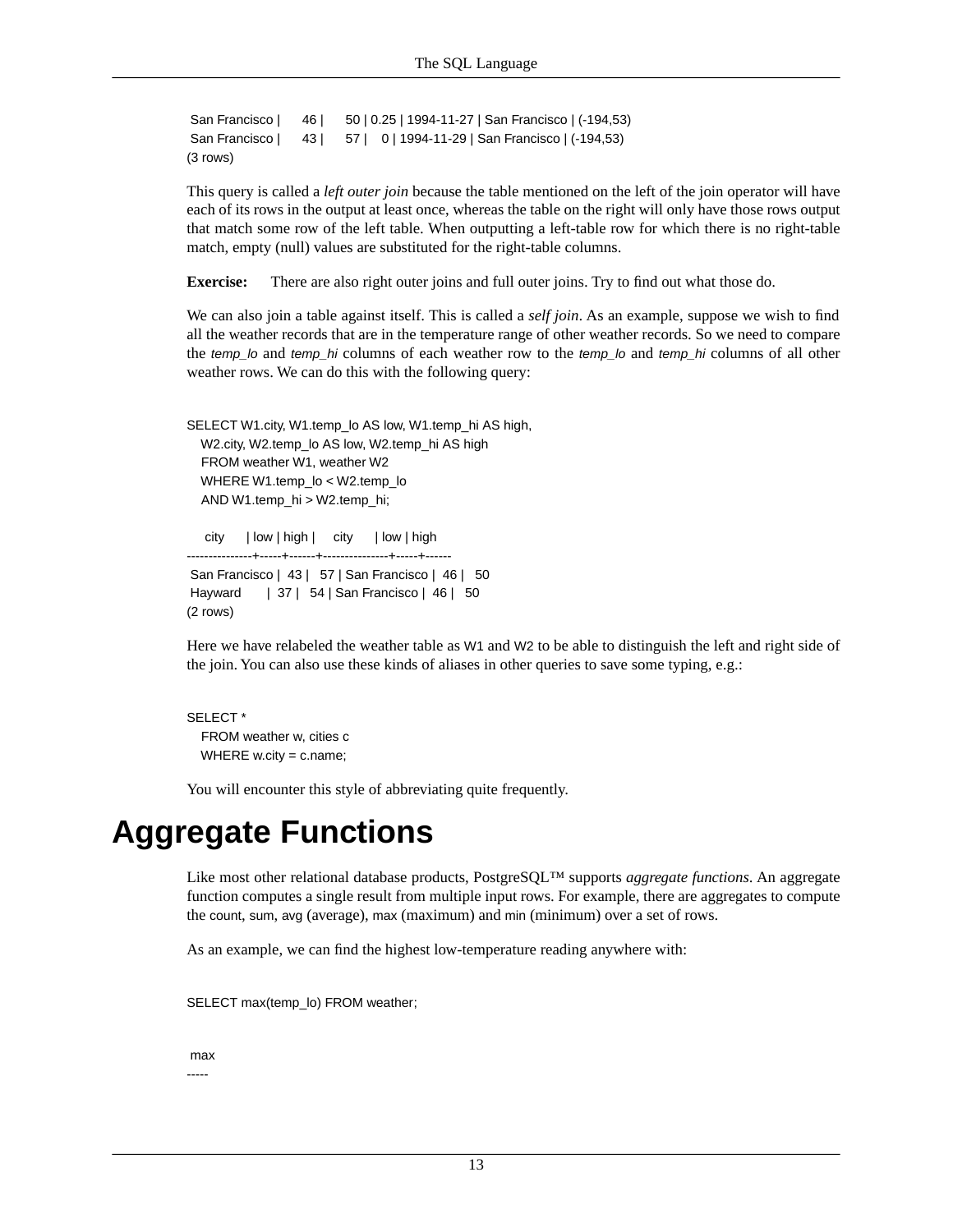46  $(1$  row)

If we wanted to know what city (or cities) that reading occurred in, we might try:

SELECT city FROM weather WHERE temp\_lo = max(temp\_lo); *WRONG*

but this will not work since the aggregate max cannot be used in the WHERE clause. (This restriction exists because the WHERE clause determines which rows will be included in the aggregate calculation; so obviously it has to be evaluated before aggregate functions are computed.) However, as is often the case the query can be restated to accomplish the desired result, here by using a *subquery*:

```
SELECT city FROM weather
 WHERE temp_lo = (SELECT max(temp_lo) FROM weather);
```
 city --------------- San Francisco  $(1$  row $)$ 

This is OK because the subquery is an independent computation that computes its own aggregate separately from what is happening in the outer query.

Aggregates are also very useful in combination with GROUP BY clauses. For example, we can get the maximum low temperature observed in each city with:

SELECT city, max(temp\_lo) FROM weather GROUP BY city;

 city | max ---------------+----- Hayward | 37 San Francisco | 46 (2 rows)

which gives us one output row per city. Each aggregate result is computed over the table rows matching that city. We can filter these grouped rows using HAVING:

SELECT city, max(temp\_lo) FROM weather GROUP BY city HAVING max(temp\_lo) < 40; city | max ---------+----- Hayward | 37  $(1$  row)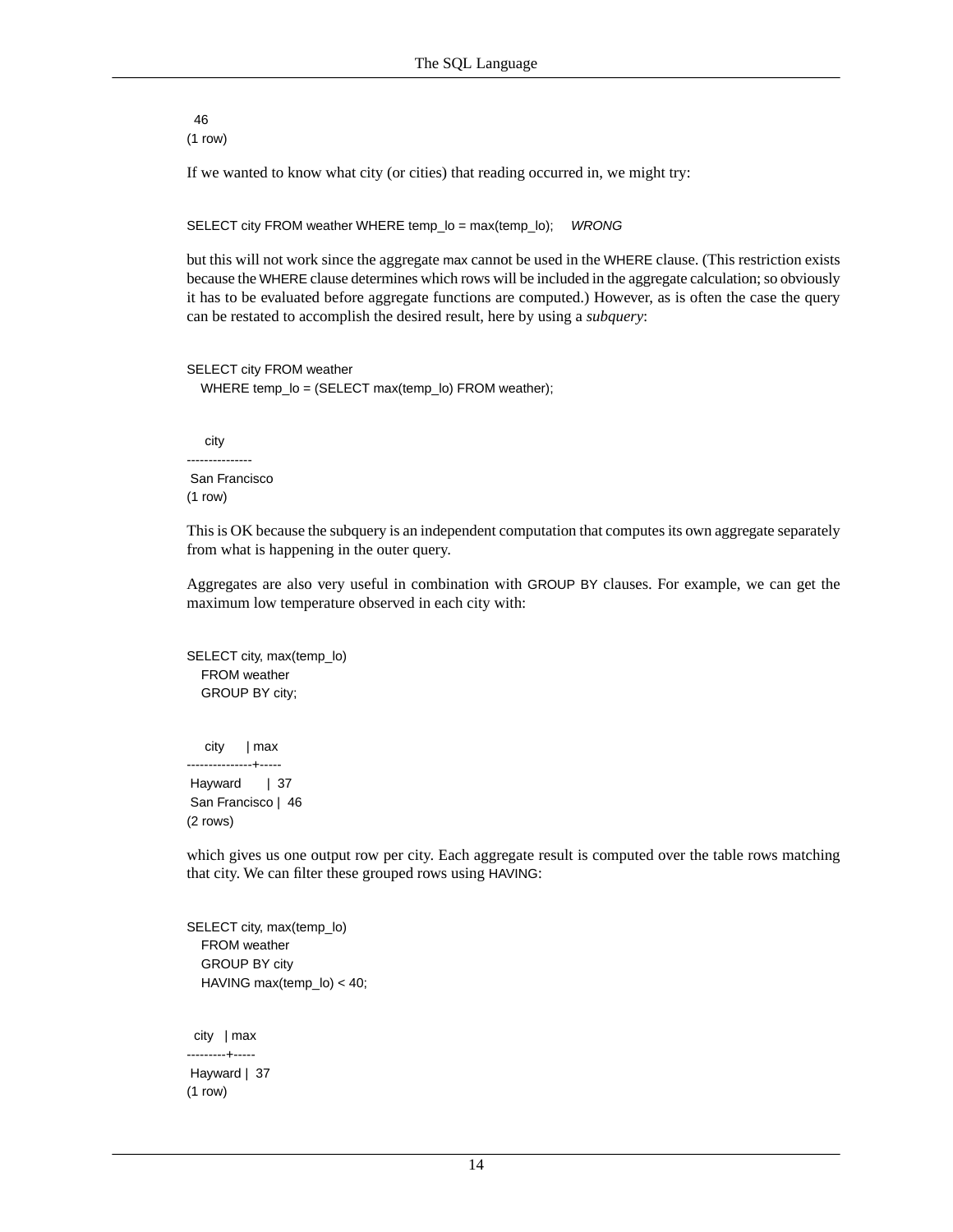which gives us the same results for only the cities that have all *temp\_lo* values below 40. Finally, if we only care about cities whose names begin with "S", we might do:

```
SELECT city, max(temp_lo)
   FROM weather
  WHERE city LIKE 'S%'<sup>O</sup>
   GROUP BY city
   HAVING max(temp_lo) < 40;
```
The LIKE operator does pattern matching and is explained in ???.

It is important to understand the interaction between aggregates and SQL's WHERE and HAVING clauses. The fundamental difference between WHERE and HAVING is this: WHERE selects input rows before groups and aggregates are computed (thus, it controls which rows go into the aggregate computation), whereas HAVING selects group rows after groups and aggregates are computed. Thus, the WHERE clause must not contain aggregate functions; it makes no sense to try to use an aggregate to determine which rows will be inputs to the aggregates. On the other hand, the HAVING clause always contains aggregate functions. (Strictly speaking, you are allowed to write a HAVING clause that doesn't use aggregates, but it's seldom useful. The same condition could be used more efficiently at the WHERE stage.)

<span id="page-24-0"></span>In the previous example, we can apply the city name restriction in WHERE, since it needs no aggregate. This is more efficient than adding the restriction to HAVING, because we avoid doing the grouping and aggregate calculations for all rows that fail the WHERE check.

## **Updates**

You can update existing rows using the **UPDATE** command. Suppose you discover the temperature readings are all off by 2 degrees after November 28. You can correct the data as follows:

```
UPDATE weather
   SET temp_hi = temp_hi - 2, temp_lo = temp_lo - 2
  WHERE date > '1994-11-28';
```
Look at the new state of the data:

SELECT \* FROM weather;

```
 city | temp_lo | temp_hi | prcp | date
         ---------------+---------+---------+------+------------
 San Francisco | 46 | 50 | 0.25 | 1994-11-27
 San Francisco | 41 | 55 | 0 | 1994-11-29
 Hayward | 35 | 52 | | 1994-11-29
(3 rows)
```
## **Deletions**

Rows can be removed from a table using the **DELETE** command. Suppose you are no longer interested in the weather of Hayward. Then you can do the following to delete those rows from the table: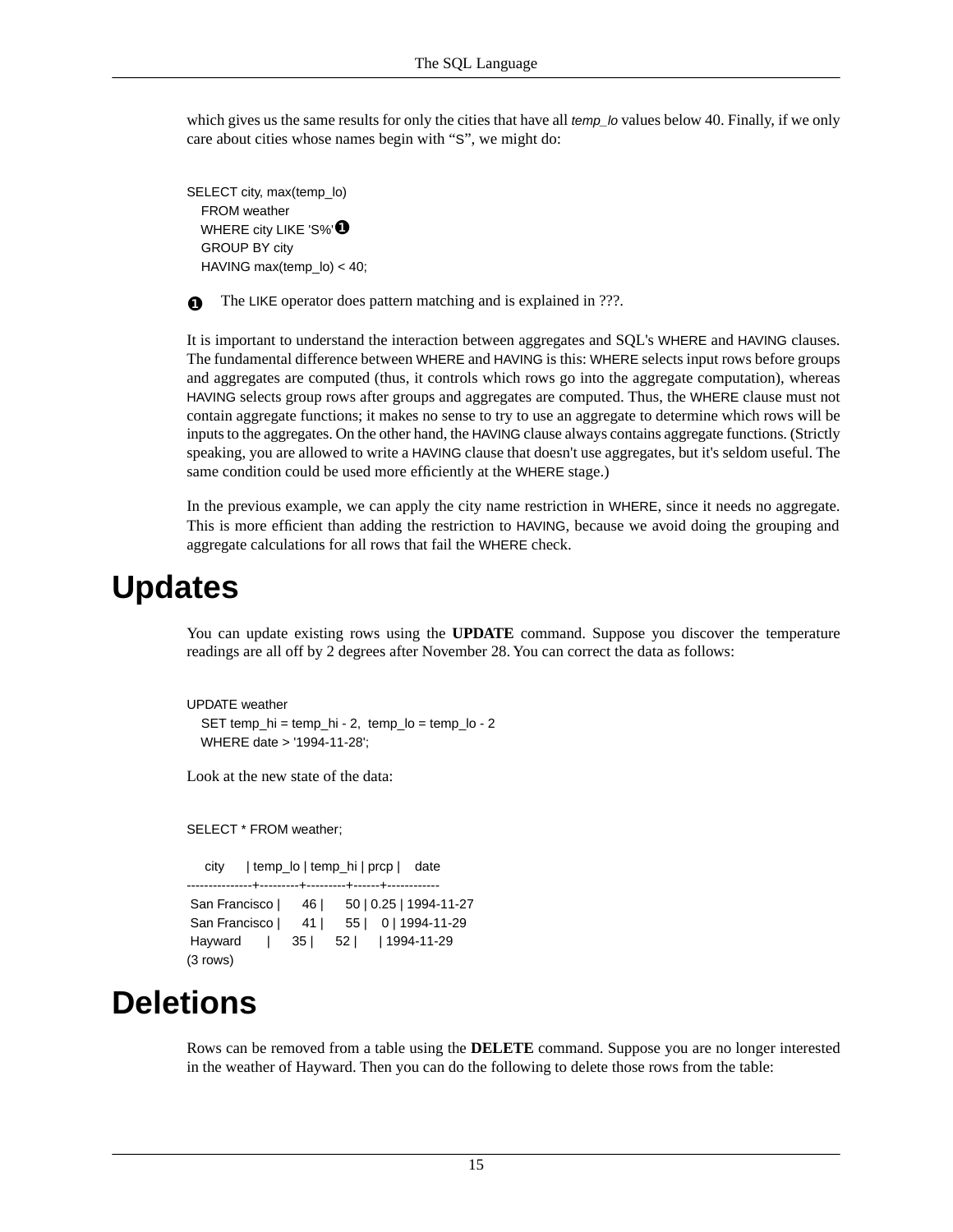DELETE FROM weather WHERE city = 'Hayward';

All weather records belonging to Hayward are removed.

SELECT \* FROM weather;

 city | temp\_lo | temp\_hi | prcp | date ---------------+---------+---------+------+------------ San Francisco | 46 | 50 | 0.25 | 1994-11-27 San Francisco | 41 | 55 | 0 | 1994-11-29 (2 rows)

One should be wary of statements of the form

DELETE FROM *tablename*;

Without a qualification, **DELETE** will remove *all* rows from the given table, leaving it empty. The system will not request confirmation before doing this!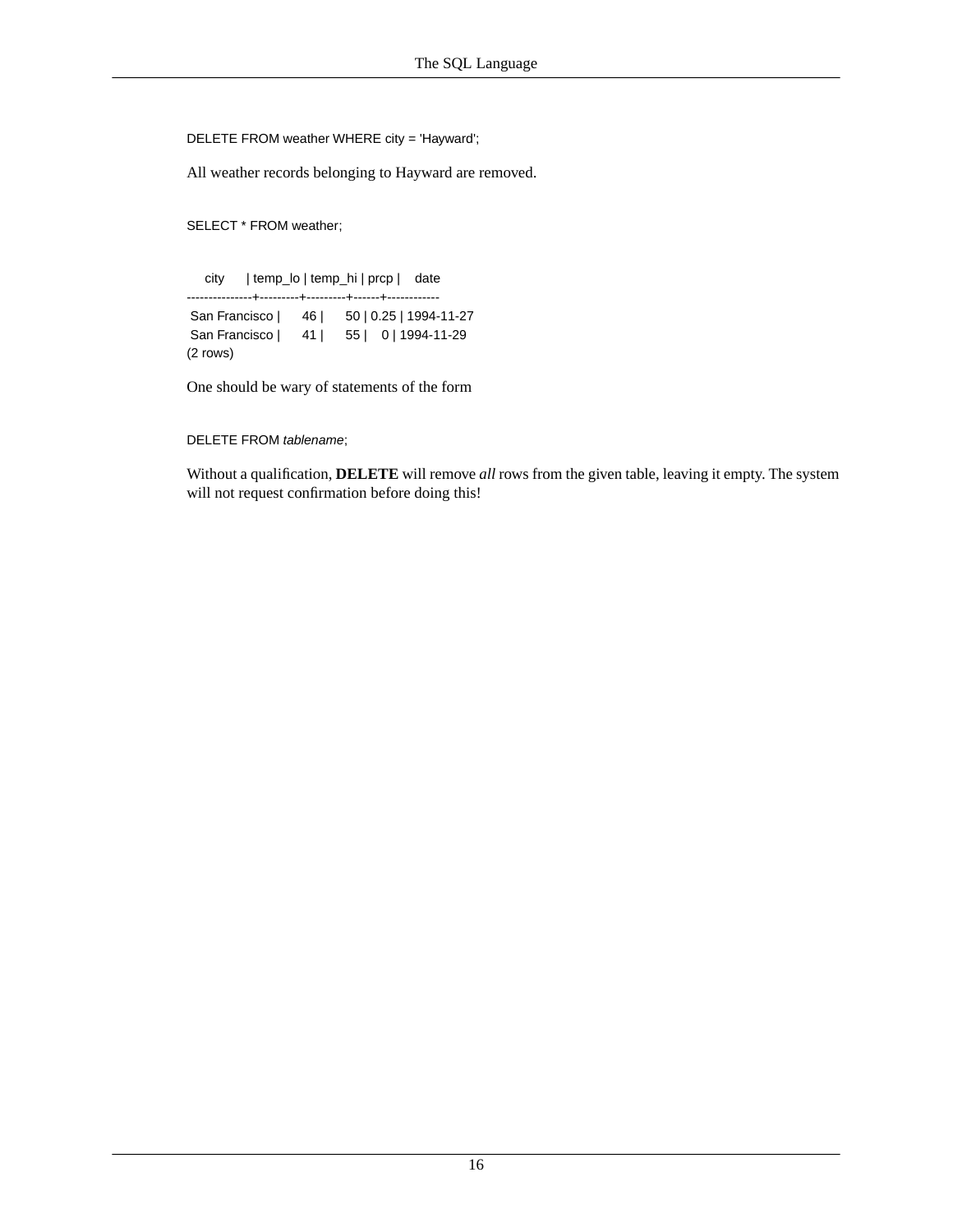# <span id="page-26-0"></span>**Chapter 3. Advanced Features**

## <span id="page-26-1"></span>**Introduction**

In the previous chapter we have covered the basics of using SQL to store and access your data in PostgreSQL™. We will now discuss some more advanced features of SQL that simplify management and prevent loss or corruption of your data. Finally, we will look at some PostgreSQL™ extensions.

<span id="page-26-2"></span>This chapter will on occasion refer to examples found in Chapter 2, *[The SQL Language](#page-16-0)* to change or improve them, so it will be useful to have read that chapter. Some examples from this chapter can also be found in advanced.sql in the tutorial directory. This file also contains some sample data to load, which is not repeated here. (Refer to [the section called "Introduction"](#page-16-1) for how to use the file.)

## **Views**

Refer back to the queries in [the section called "Joins Between Tables"](#page-20-0). Suppose the combined listing of weather records and city location is of particular interest to your application, but you do not want to type the query each time you need it. You can create a *view* over the query, which gives a name to the query that you can refer to like an ordinary table:

```
CREATE VIEW myview AS
   SELECT city, temp_lo, temp_hi, prcp, date, location
     FROM weather, cities
    WHERE city = name;
```
SELECT \* FROM myview;

<span id="page-26-3"></span>Making liberal use of views is a key aspect of good SQL database design. Views allow you to encapsulate the details of the structure of your tables, which might change as your application evolves, behind consistent interfaces.

Views can be used in almost any place a real table can be used. Building views upon other views is not uncommon.

# **Foreign Keys**

Recall the weather and cities tables from Chapter 2, *[The SQL Language](#page-16-0)*. Consider the following problem: You want to make sure that no one can insert rows in the weather table that do not have a matching entry in the cities table. This is called maintaining the *referential integrity* of your data. In simplistic database systems this would be implemented (if at all) by first looking at the cities table to check if a matching record exists, and then inserting or rejecting the new weather records. This approach has a number of problems and is very inconvenient, so PostgreSQL™ can do this for you.

The new declaration of the tables would look like this:

```
CREATE TABLE cities (
      city varchar(80) primary key,
      location point
```

```
);
```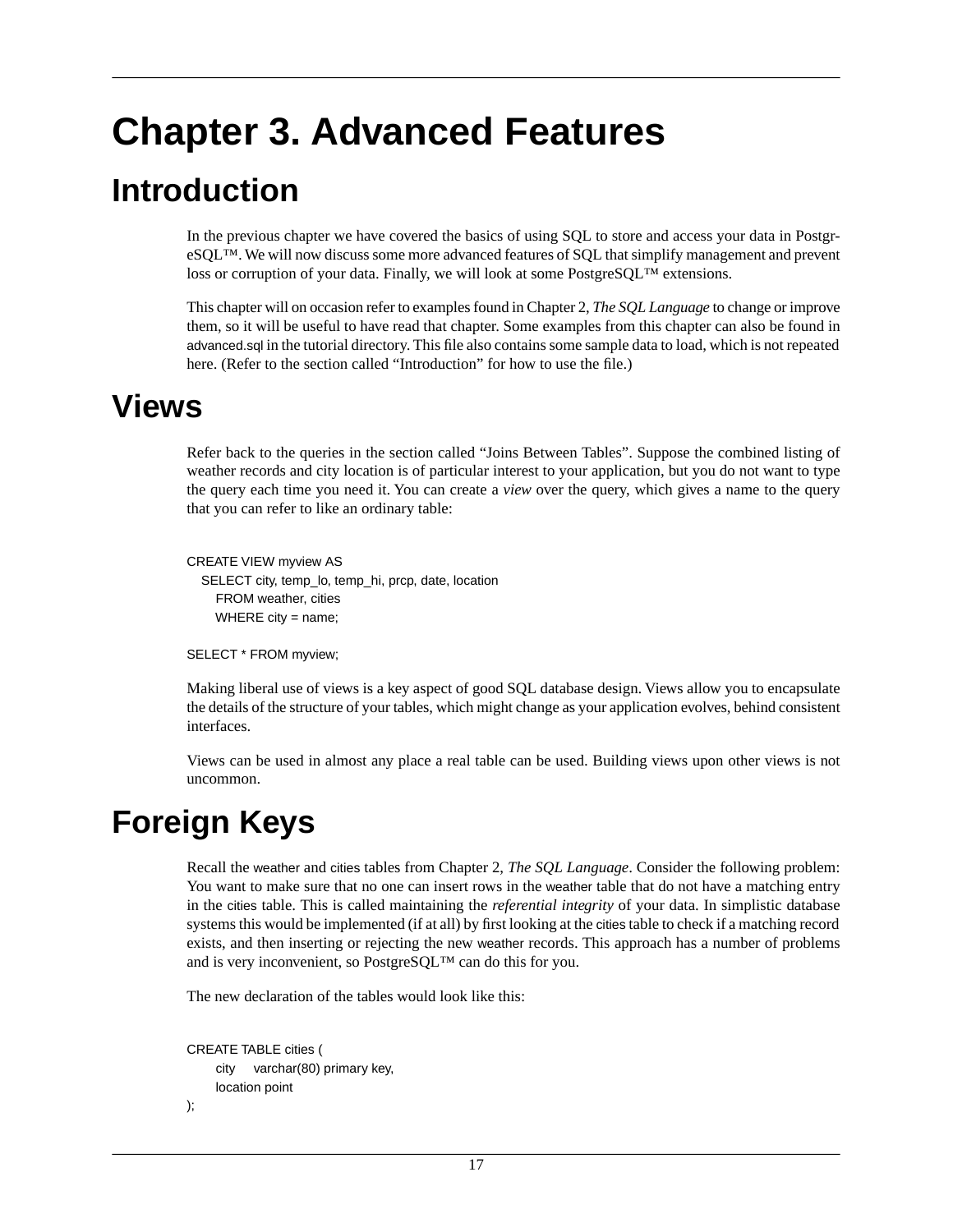```
CREATE TABLE weather (
     city varchar(80) references cities(city),
     temp_lo int,
     temp_hi int,
      prcp real,
      date date
);
```
Now try inserting an invalid record:

INSERT INTO weather VALUES ('Berkeley', 45, 53, 0.0, '1994-11-28');

ERROR: insert or update on table "weather" violates foreign key constraint "weather\_city\_fkey" DETAIL: Key (city)=(Berkeley) is not present in table "cities".

<span id="page-27-0"></span>The behavior of foreign keys can be finely tuned to your application. We will not go beyond this simple example in this tutorial, but just refer you to ??? for more information. Making correct use of foreign keys will definitely improve the quality of your database applications, so you are strongly encouraged to learn about them.

## **Transactions**

*Transactions* are a fundamental concept of all database systems. The essential point of a transaction is that it bundles multiple steps into a single, all-or-nothing operation. The intermediate states between the steps are not visible to other concurrent transactions, and if some failure occurs that prevents the transaction from completing, then none of the steps affect the database at all.

For example, consider a bank database that contains balances for various customer accounts, as well as total deposit balances for branches. Suppose that we want to record a payment of \$100.00 from Alice's account to Bob's account. Simplifying outrageously, the SQL commands for this might look like:

```
UPDATE accounts SET balance = balance - 100.00
  WHERE name = 'Alice';
UPDATE branches SET balance = balance - 100.00
  WHERE name = (SELECT branch_name FROM accounts WHERE name = 'Alice');
UPDATE accounts SET balance = balance + 100.00
  WHERE name = 'Bob';
UPDATE branches SET balance = balance + 100.00
  WHERE name = (SELECT branch_name FROM accounts WHERE name = 'Bob');
```
The details of these commands are not important here; the important point is that there are several separate updates involved to accomplish this rather simple operation. Our bank's officers will want to be assured that either all these updates happen, or none of them happen. It would certainly not do for a system failure to result in Bob receiving \$100.00 that was not debited from Alice. Nor would Alice long remain a happy customer if she was debited without Bob being credited. We need a guarantee that if something goes wrong partway through the operation, none of the steps executed so far will take effect. Grouping the updates into a *transaction* gives us this guarantee. A transaction is said to be *atomic*: from the point of view of other transactions, it either happens completely or not at all.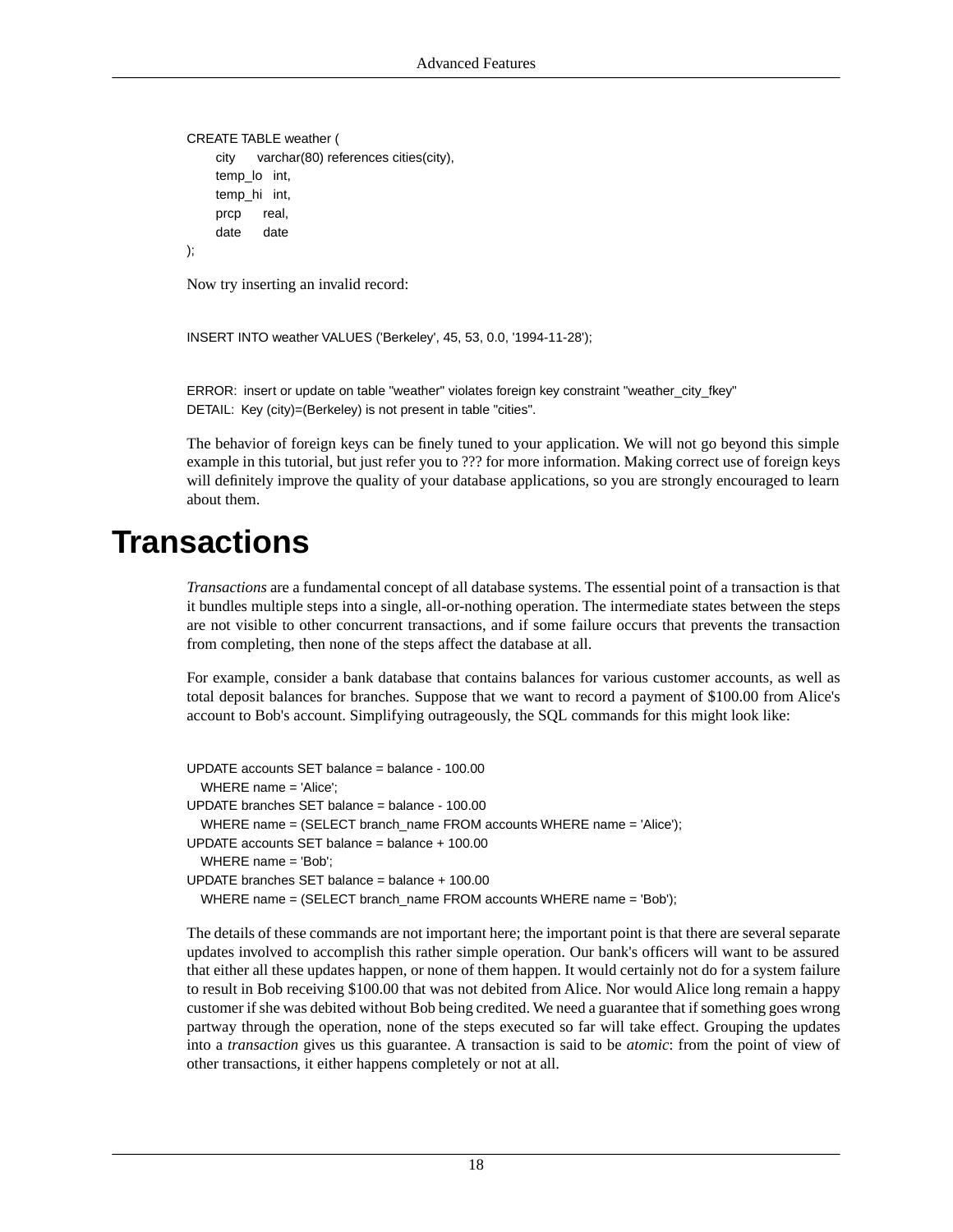We also want a guarantee that once a transaction is completed and acknowledged by the database system, it has indeed been permanently recorded and won't be lost even if a crash ensues shortly thereafter. For example, if we are recording a cash withdrawal by Bob, we do not want any chance that the debit to his account will disappear in a crash just after he walks out the bank door. A transactional database guarantees that all the updates made by a transaction are logged in permanent storage (i.e., on disk) before the transaction is reported complete.

Another important property of transactional databases is closely related to the notion of atomic updates: when multiple transactions are running concurrently, each one should not be able to see the incomplete changes made by others. For example, if one transaction is busy totalling all the branch balances, it would not do for it to include the debit from Alice's branch but not the credit to Bob's branch, nor vice versa. So transactions must be all-or-nothing not only in terms of their permanent effect on the database, but also in terms of their visibility as they happen. The updates made so far by an open transaction are invisible to other transactions until the transaction completes, whereupon all the updates become visible simultaneously.

In PostgreSQL™, a transaction is set up by surrounding the SQL commands of the transaction with **BEGIN** and **COMMIT** commands. So our banking transaction would actually look like:

```
BEGIN;
UPDATE accounts SET balance = balance - 100.00
  WHERE name = 'Alice';
-- etc etc
COMMIT;
```
If, partway through the transaction, we decide we do not want to commit (perhaps we just noticed that Alice's balance went negative), we can issue the command **ROLLBACK** instead of **COMMIT**, and all our updates so far will be canceled.

PostgreSQL™ actually treats every SQL statement as being executed within a transaction. If you do not issue a **BEGIN** command, then each individual statement has an implicit **BEGIN** and (if successful) **COMMIT** wrapped around it. A group of statements surrounded by **BEGIN** and **COMMIT** is sometimes called a *transaction block*.

### **Note**

Some client libraries issue **BEGIN** and **COMMIT** commands automatically, so that you might get the effect of transaction blocks without asking. Check the documentation for the interface you are using.

It's possible to control the statements in a transaction in a more granular fashion through the use of *savepoints*. Savepoints allow you to selectively discard parts of the transaction, while committing the rest. After defining a savepoint with **SAVEPOINT**, you can if needed roll back to the savepoint with **ROLLBACK TO**. All the transaction's database changes between defining the savepoint and rolling back to it are discarded, but changes earlier than the savepoint are kept.

After rolling back to a savepoint, it continues to be defined, so you can roll back to it several times. Conversely, if you are sure you won't need to roll back to a particular savepoint again, it can be released, so the system can free some resources. Keep in mind that either releasing or rolling back to a savepoint will automatically release all savepoints that were defined after it.

All this is happening within the transaction block, so none of it is visible to other database sessions. When and if you commit the transaction block, the committed actions become visible as a unit to other sessions, while the rolled-back actions never become visible at all.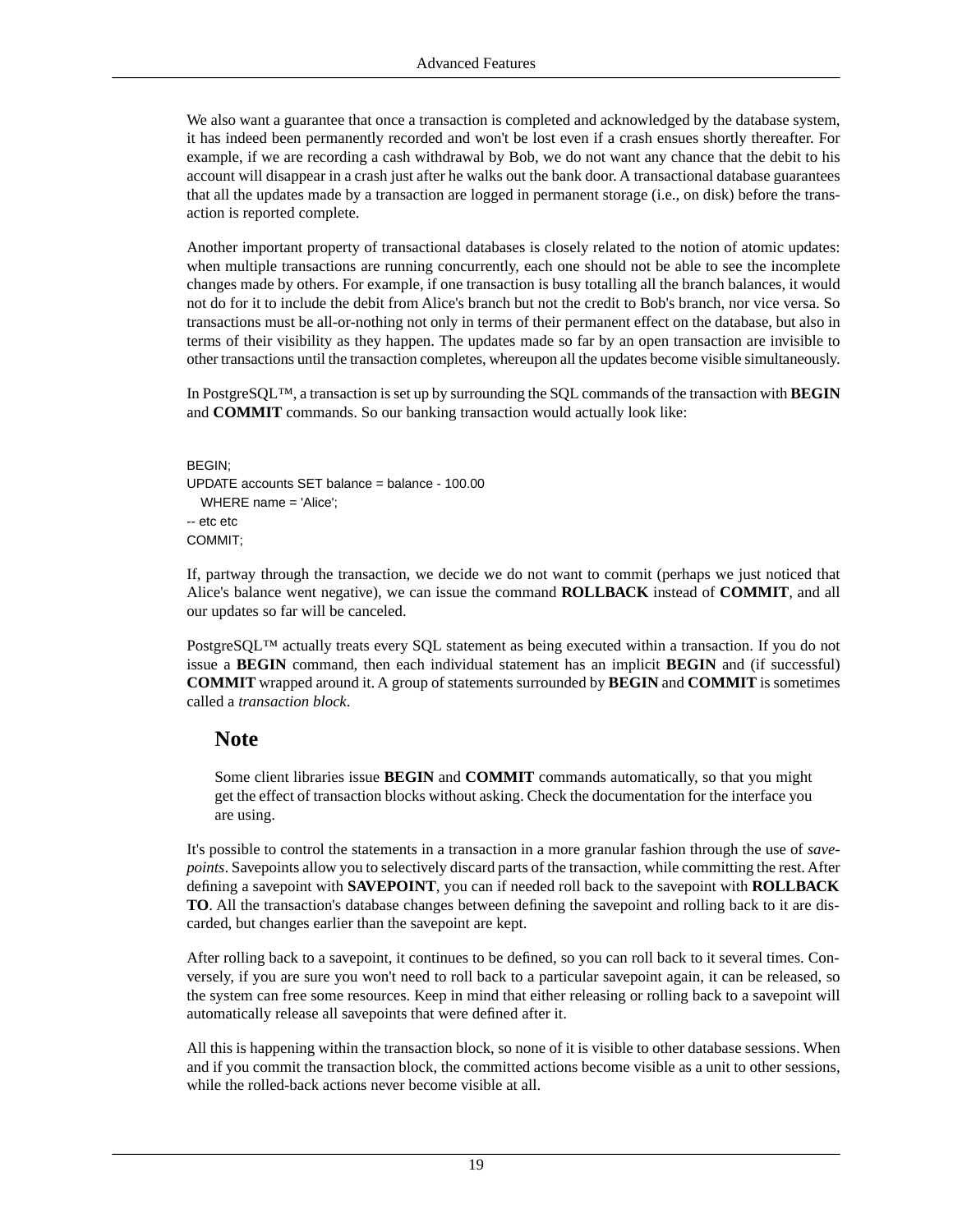Remembering the bank database, suppose we debit \$100.00 from Alice's account, and credit Bob's account, only to find later that we should have credited Wally's account. We could do it using savepoints like this:

```
BEGIN;
UPDATE accounts SET balance = balance - 100.00
  WHERE name = 'Alice';
SAVEPOINT my_savepoint;
UPDATE accounts SET balance = balance + 100.00
  WHERE name = 'Bob';
-- oops ... forget that and use Wally's account
ROLLBACK TO my_savepoint;
UPDATE accounts SET balance = balance + 100.00
  WHERE name = 'Wally';
COMMIT;
```
<span id="page-29-0"></span>This example is, of course, oversimplified, but there's a lot of control possible in a transaction block through the use of savepoints. Moreover, **ROLLBACK TO** is the only way to regain control of a transaction block that was put in aborted state by the system due to an error, short of rolling it back completely and starting again.

## **Window Functions**

A *window function* performs a calculation across a set of table rows that are somehow related to the current row. This is comparable to the type of calculation that can be done with an aggregate function. But unlike regular aggregate functions, use of a window function does not cause rows to become grouped into a single output row — the rows retain their separate identities. Behind the scenes, the window function is able to access more than just the current row of the query result.

Here is an example that shows how to compare each employee's salary with the average salary in his or her department:

SELECT depname, empno, salary, avg(salary) OVER (PARTITION BY depname) FROM empsalary;

```
depname | empno | salary | avg
-----------+-------+--------+-----------------------
develop | 11 | 5200 | 5020.0000000000000000
develop | 7 | 4200 | 5020.0000000000000000
develop | 9 | 4500 | 5020.0000000000000000
develop | 8 | 6000 | 5020.00000000000000000
 develop | 10 | 5200 | 5020.0000000000000000
 personnel | 5 | 3500 | 3700.0000000000000000
 personnel | 2 | 3900 | 3700.0000000000000000
sales | 3 | 4800 | 4866.6666666666666667
sales | 1 | 5000 | 4866.6666666666666667
sales | 4 | 4800 | 4866.6666666666666667
(10 rows)
```
The first three output columns come directly from the table empsalary, and there is one output row for each row in the table. The fourth column represents an average taken across all the table rows that have the same *depname* value as the current row. (This actually is the same function as the regular avg aggregate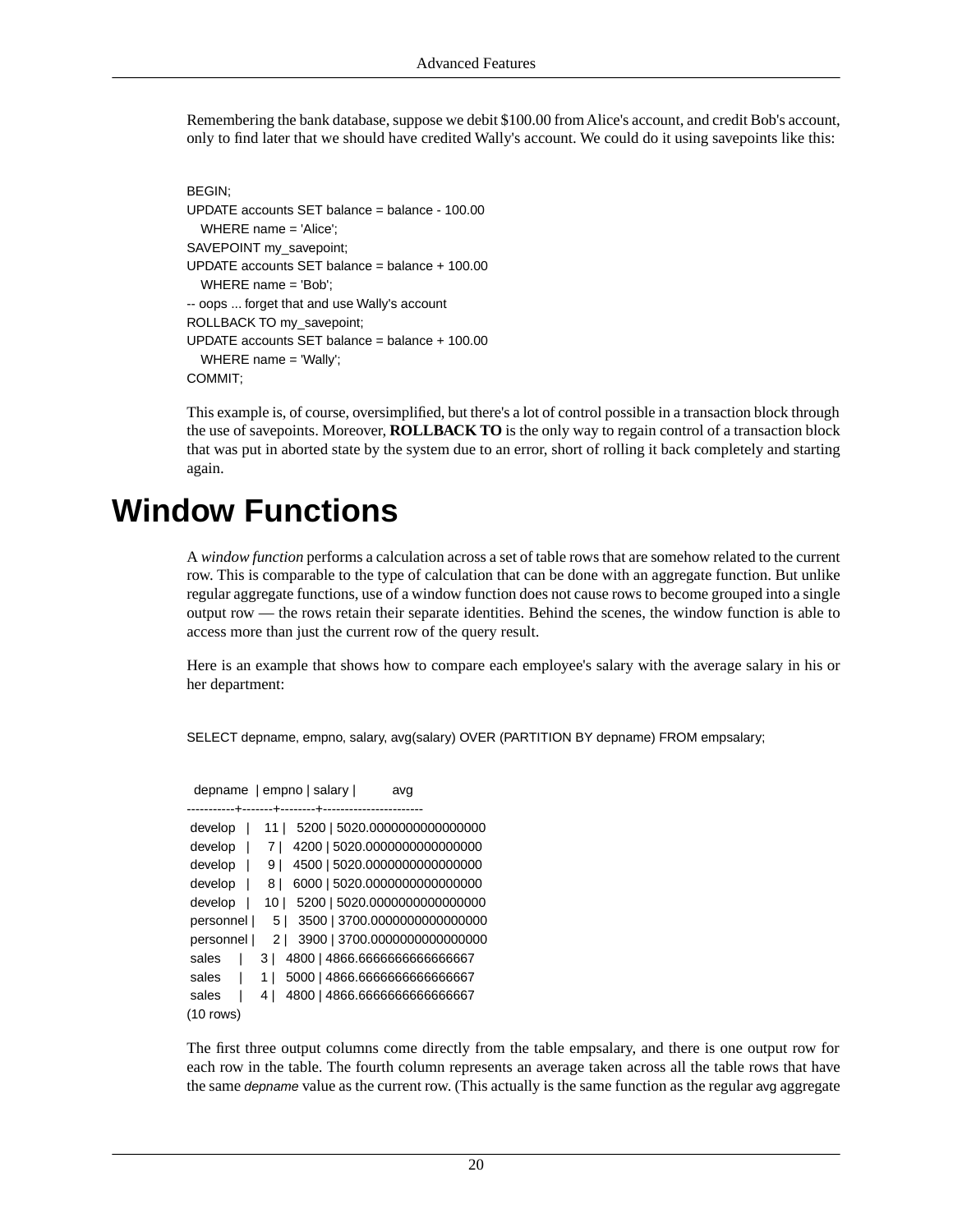function, but the OVER clause causes it to be treated as a window function and computed across an appropriate set of rows.)

A window function call always contains an OVER clause following the window function's name and argument(s). This is what syntactically distinguishes it from a regular function or aggregate function. The OVER clause determines exactly how the rows of the query are split up for processing by the window function. The PARTITION BY list within OVER specifies dividing the rows into groups, or partitions, that share the same values of the PARTITION BY expression(s). For each row, the window function is computed across the rows that fall into the same partition as the current row.

Although avg will produce the same result no matter what order it processes the partition's rows in, this is not true of all window functions. When needed, you can control that order using ORDER BY within OVER. Here is an example:

SELECT depname, empno, salary, rank() OVER (PARTITION BY depname ORDER BY salary DESC) FROM empsalary;

|             | . - - - - - - - - - - - - - - - - - -       |
|-------------|---------------------------------------------|
| develop     | 6000<br>81<br>1                             |
| develop     | 5200 l<br>10 I<br>2                         |
| develop     | 5200 l<br>2<br>11 I                         |
| develop     | 4500<br>9 I<br>4                            |
| develop     | 4200  <br>5<br>7 I                          |
| personnel   | 2   3900  <br>1                             |
| personnel   | 3500 l<br>5  <br>2                          |
| sales       | 5000<br>1  <br>1                            |
| sales       | 4800  <br>4  <br>$\overline{\phantom{0}}^2$ |
| sales       | 4800  <br>$\overline{2}$<br>3 <sub>1</sub>  |
| $(10$ rows) |                                             |

depname | empno | salary | rank

As shown here, the rank function produces a numerical rank within the current row's partition for each distinct ORDER BY value, in the order defined by the ORDER BY clause. rank needs no explicit parameter, because its behavior is entirely determined by the OVER clause.

The rows considered by a window function are those of the "virtual table" produced by the query's FROM clause as filtered by its WHERE, GROUP BY, and HAVING clauses if any. For example, a row removed because it does not meet the WHERE condition is not seen by any window function. A query can contain multiple window functions that slice up the data in different ways by means of different OVER clauses, but they all act on the same collection of rows defined by this virtual table.

We already saw that ORDER BY can be omitted if the ordering of rows is not important. It is also possible to omit PARTITION BY, in which case there is just one partition containing all the rows.

There is another important concept associated with window functions: for each row, there is a set of rows within its partition called its *window frame*. Many (but not all) window functions act only on the rows of the window frame, rather than of the whole partition. By default, if ORDER BY is supplied then the frame consists of all rows from the start of the partition up through the current row, plus any following rows that are equal to the current row according to the ORDER BY clause. When ORDER BY is omitted the default frame consists of all rows in the partition.  $<sup>1</sup>$  Here is an example using sum:</sup>

<sup>&</sup>lt;sup>1</sup> There are options to define the window frame in other ways, but this tutorial does not cover them. See ??? for details.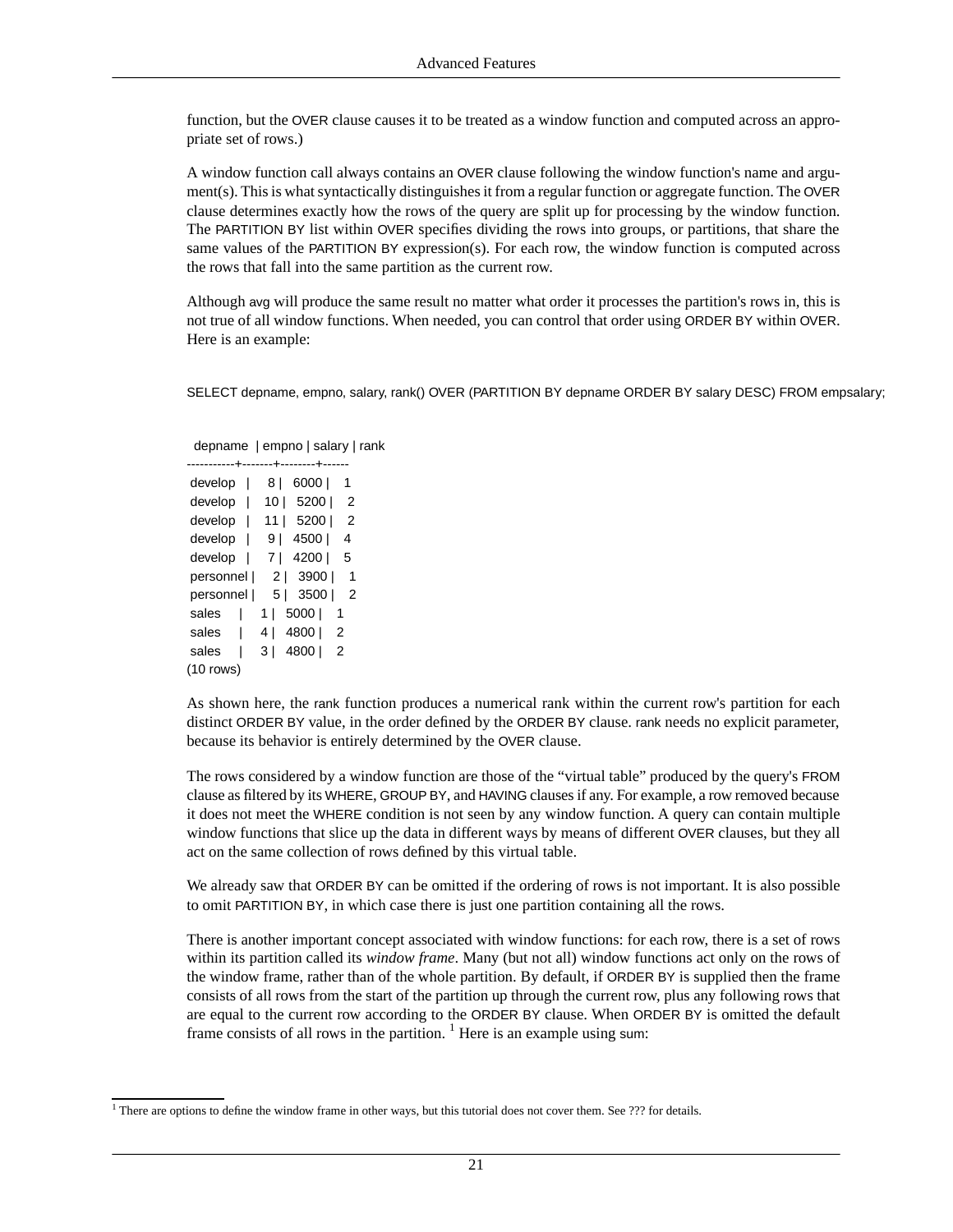SELECT salary, sum(salary) OVER () FROM empsalary;

 salary | sum --------+------- 5200 | 47100 5000 | 47100 3500 | 47100 4800 | 47100 3900 | 47100 4200 | 47100 4500 | 47100 4800 | 47100 6000 | 47100 5200 | 47100 (10 rows)

Above, since there is no ORDER BY in the OVER clause, the window frame is the same as the partition, which for lack of PARTITION BY is the whole table; in other words each sum is taken over the whole table and so we get the same result for each output row. But if we add an ORDER BY clause, we get very different results:

SELECT salary, sum(salary) OVER (ORDER BY salary) FROM empsalary;

 salary | sum --------+------- 3500 | 3500 3900 | 7400 4200 | 11600 4500 | 16100 4800 | 25700 4800 | 25700 5000 | 30700 5200 | 41100 5200 | 41100 6000 | 47100 (10 rows)

Here the sum is taken from the first (lowest) salary up through the current one, including any duplicates of the current one (notice the results for the duplicated salaries).

Window functions are permitted only in the SELECT list and the ORDER BY clause of the query. They are forbidden elsewhere, such as in GROUP BY, HAVING and WHERE clauses. This is because they logically execute after the processing of those clauses. Also, window functions execute after regular aggregate functions. This means it is valid to include an aggregate function call in the arguments of a window function, but not vice versa.

If there is a need to filter or group rows after the window calculations are performed, you can use a subselect. For example:

SELECT depname, empno, salary, enroll\_date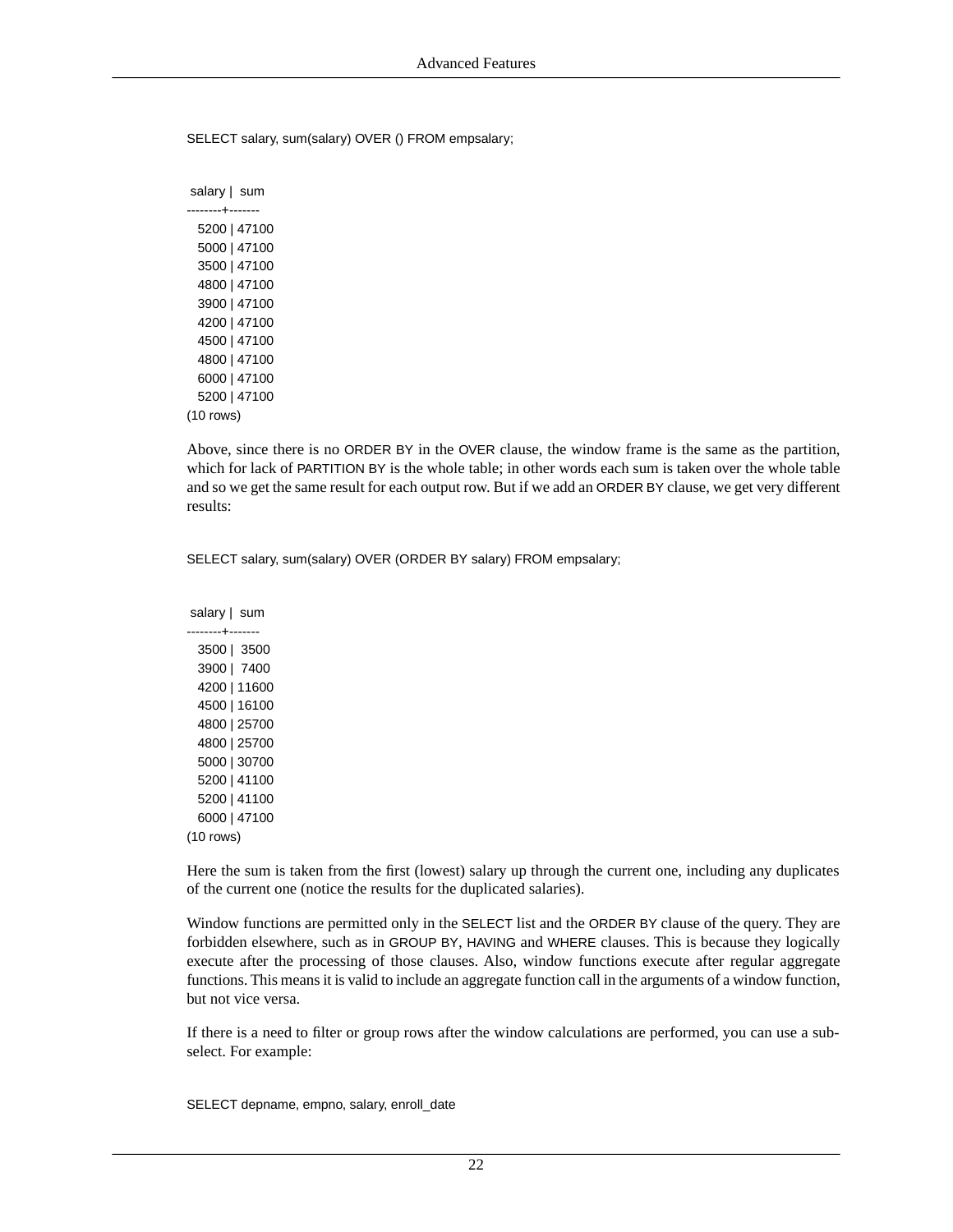```
FROM
  (SELECT depname, empno, salary, enroll_date,
      rank() OVER (PARTITION BY depname ORDER BY salary DESC, empno) AS pos
   FROM empsalary
 ) AS ss
WHERE pos < 3;
```
The above query only shows the rows from the inner query having rank less than 3.

When a query involves multiple window functions, it is possible to write out each one with a separate OVER clause, but this is duplicative and error-prone if the same windowing behavior is wanted for several functions. Instead, each windowing behavior can be named in a WINDOW clause and then referenced in OVER. For example:

```
SELECT sum(salary) OVER w, avg(salary) OVER w
 FROM empsalary
WINDOW w AS (PARTITION BY depname ORDER BY salary DESC);
```
<span id="page-32-0"></span>More details about window functions can be found in ???, ???, and the ??? reference page.

## **Inheritance**

Inheritance is a concept from object-oriented databases. It opens up interesting new possibilities of database design.

Let's create two tables: A table cities and a table capitals. Naturally, capitals are also cities, so you want some way to show the capitals implicitly when you list all cities. If you're really clever you might invent some scheme like this:

```
CREATE TABLE capitals (
  name text,
  population real,
  altitude int, -- (in ft)
  state char(2)
);
CREATE TABLE non_capitals (
  name text,
  population real,
  altitude int -- (in ft)
);
CREATE VIEW cities AS
  SELECT name, population, altitude FROM capitals
   UNION
  SELECT name, population, altitude FROM non_capitals;
```
This works OK as far as querying goes, but it gets ugly when you need to update several rows, for one thing.

A better solution is this: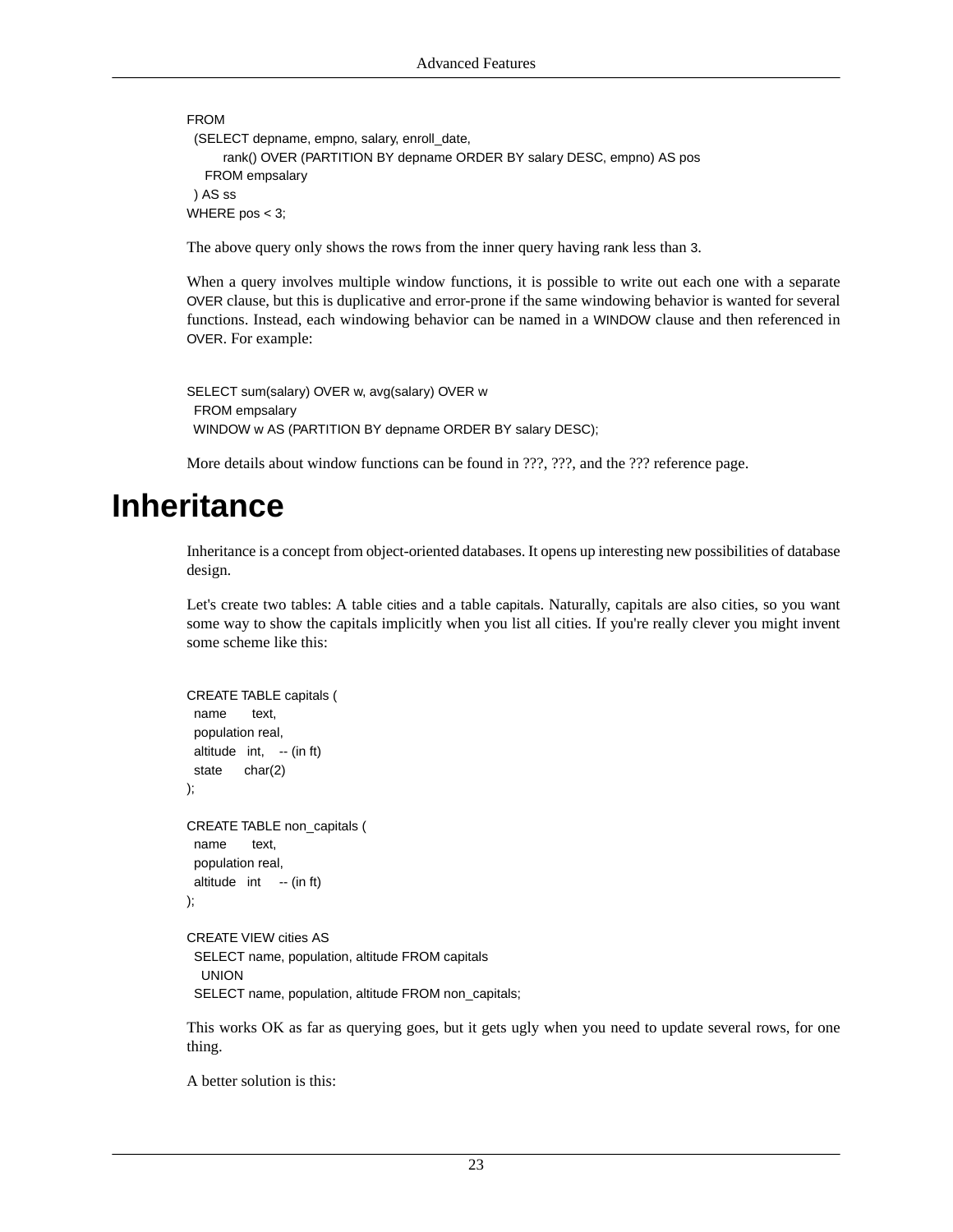```
CREATE TABLE cities (
  name text,
  population real,
 altitude int -- (in ft)
);
CREATE TABLE capitals (
  state char(2)
) INHERITS (cities);
```
In this case, a row of capitals *inherits* all columns (*name*, *population*, and *altitude*) from its *parent*, cities. The type of the column *name* is text, a native PostgreSQL™ type for variable length character strings. State capitals have an extra column, *state*, that shows their state. In PostgreSQL™, a table can inherit from zero or more other tables.

For example, the following query finds the names of all cities, including state capitals, that are located at an altitude over 500 feet:

```
SELECT name, altitude
 FROM cities
WHERE altitude > 500;
```
which returns:

name | altitude -----------+---------- Las Vegas | 2174 Mariposa | 1953 Madison | 845 (3 rows)

On the other hand, the following query finds all the cities that are not state capitals and are situated at an altitude of 500 feet or higher:

SELECT name, altitude FROM ONLY cities WHERE altitude > 500;

name | altitude -----------+---------- Las Vegas | 2174 Mariposa | 1953 (2 rows)

Here the ONLY before cities indicates that the query should be run over only the cities table, and not tables below cities in the inheritance hierarchy. Many of the commands that we have already discussed — **SELECT**, **UPDATE**, and **DELETE** — support this ONLY notation.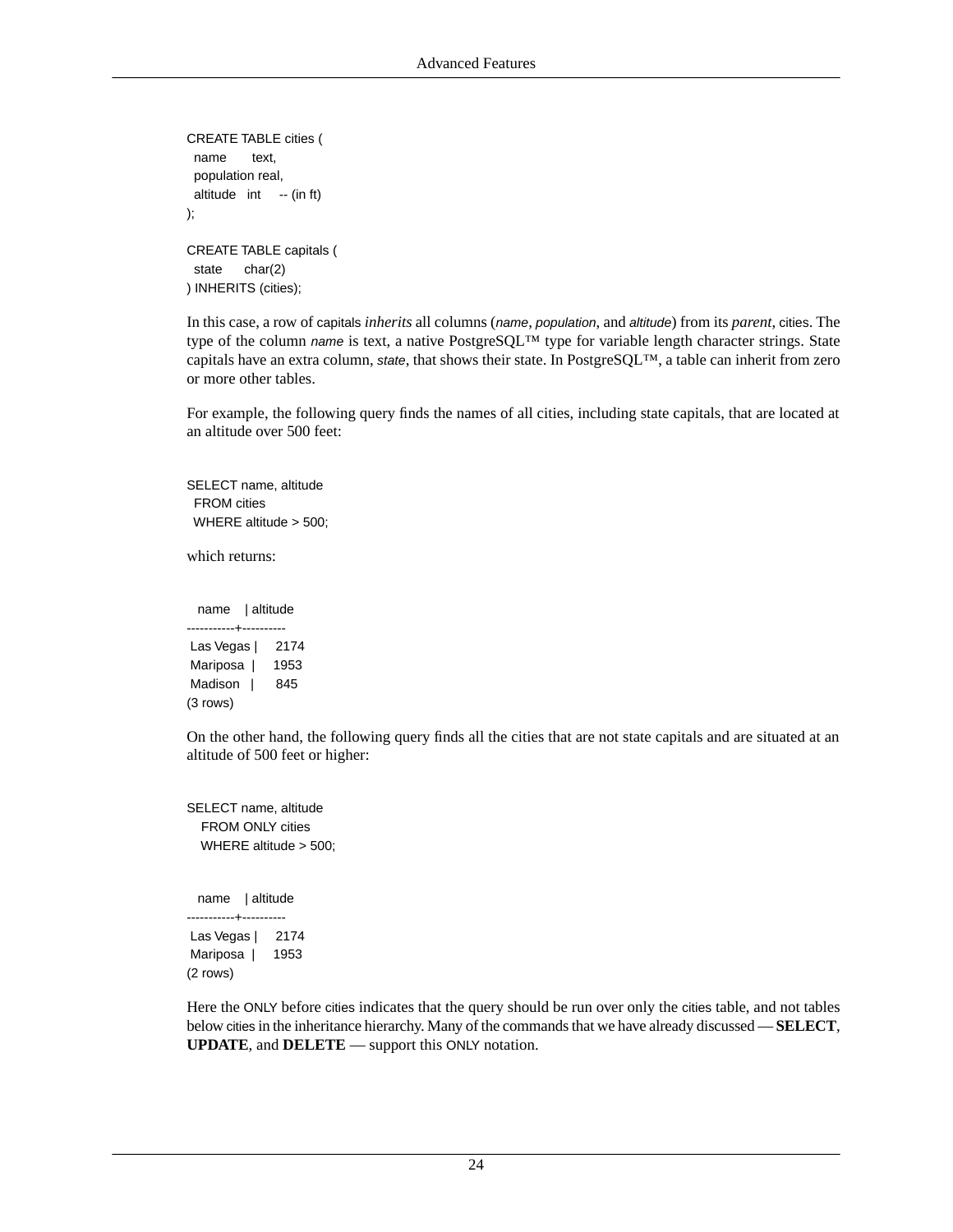## **Note**

<span id="page-34-0"></span>Although inheritance is frequently useful, it has not been integrated with unique constraints or foreign keys, which limits its usefulness. See ??? for more detail.

## **Conclusion**

PostgreSQL™ has many features not touched upon in this tutorial introduction, which has been oriented toward newer users of SQL. These features are discussed in more detail in the remainder of this book.

If you feel you need more introductory material, please visit the PostgreSQL [web site](http://www.postgresql.org) [[http://](http://www.postgresql.org) [www.postgresql.org](http://www.postgresql.org)] for links to more resources.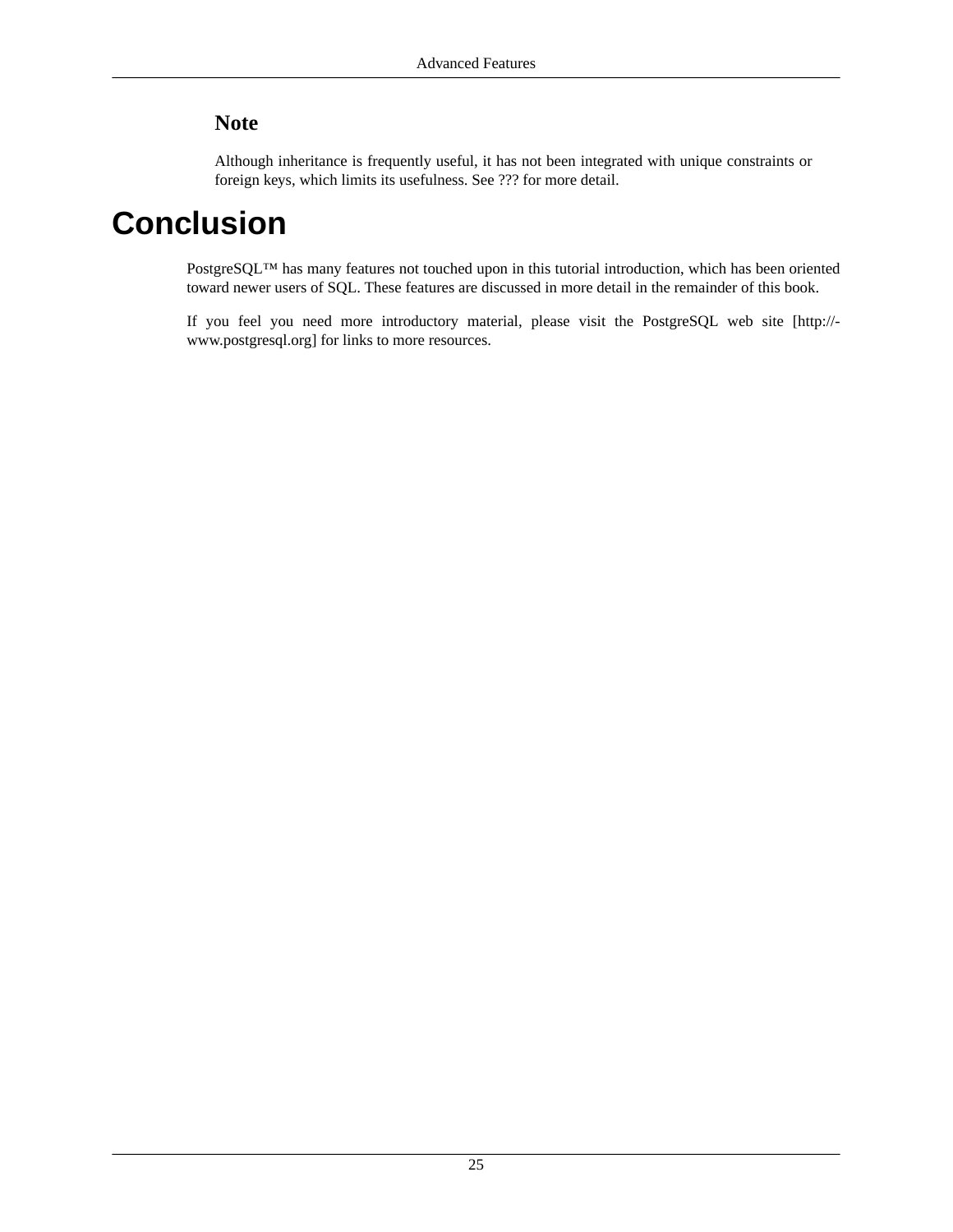# <span id="page-35-0"></span>**Bibliography**

Selected references and readings for SQL and PostgreSQL™.

Some white papers and technical reports from the original POSTGRES™ development team are available at the University of California, Berkeley, Computer Science Department [web site](http://s2k-ftp.CS.Berkeley.EDU:8000/postgres/papers/) [\[http://s2k-ftp.CS.Berkeley.EDU:8000/postgres/](http://s2k-ftp.CS.Berkeley.EDU:8000/postgres/papers/) [papers/\]](http://s2k-ftp.CS.Berkeley.EDU:8000/postgres/papers/).

## **SQL Reference Books**

Reference texts for SQL features.

- <span id="page-35-2"></span>[BOWMAN01] *The Practical SQL Handbook*. Bowman et al, 2001. Using SQL Variants. Fourth Edition. Judith Bowman, Sandra Emerson, and Marcy Darnovsky. 0-201-70309-2. 2001. Addison-Wesley Professional. Copyright © 2001.
- [DATE97] *A Guide to the SQL Standard*. Date and Darwen, 1997. A user's guide to the standard database language SQL. Fourth Edition. C. J. Date and Hugh Darwen. 0-201-96426-0. 1997. Addison-Wesley. Copyright © 1997 Addison-Wesley Longman, Inc..
- [DATE04] *An Introduction to Database Systems*. Date, 2004. Eighth Edition. C. J. Date. 0-321-19784-4. 2003. Addison-Wesley. Copyright © 2004 Pearson Education, Inc..
- <span id="page-35-1"></span>[ELMA04] *Fundamentals of Database Systems*. Fourth Edition. Ramez Elmasri and Shamkant Navathe. 0-321-12226- 7. 2003. Addison-Wesley. Copyright © 2004.
- [MELT93] *Understanding the New SQL*. Melton and Simon, 1993. A complete guide. Jim Melton and Alan R. Simon. 1-55860-245-3. 1993. Morgan Kaufmann. Copyright © 1993 Morgan Kaufmann Publishers, Inc..
- [ULL88] *Principles of Database and Knowledge*. Base Systems. Ullman, 1988. Jeffrey D. Ullman. Volume 1. Computer Science Press. 1988.

# **PostgreSQL-Specific Documentation**

This section is for related documentation.

- [SIM98] *Enhancement of the ANSI SQL Implementation of PostgreSQL*. Simkovics, 1998. Stefan Simkovics. November 29, 1998. Department of Information Systems, Vienna University of Technology. Vienna, Austria.
- [YU95] *The Postgres95. User Manual*. Yu and Chen, 1995. A. Yu and J. Chen. . Sept. 5, 1995. University of California. Berkeley, California.
- [FONG] *[The design and implementation of the POSTGRES](http://s2k-ftp.CS.Berkeley.EDU:8000/postgres/papers/UCB-MS-zfong.pdf)™ query optimizer [[http://s2k-ftp.CS.Berkeley.EDU:8000/](http://s2k-ftp.CS.Berkeley.EDU:8000/postgres/papers/UCB-MS-zfong.pdf) [postgres/papers/UCB-MS-zfong.pdf\]](http://s2k-ftp.CS.Berkeley.EDU:8000/postgres/papers/UCB-MS-zfong.pdf)*. Zelaine Fong. University of California, Berkeley, Computer Science Department.

## **Proceedings and Articles**

This section is for articles and newsletters.

[OLSON93] *Partial indexing in POSTGRES: research project*. Olson, 1993. Nels Olson. 1993. UCB Engin T7.49.1993 O676. University of California. Berkeley, California.